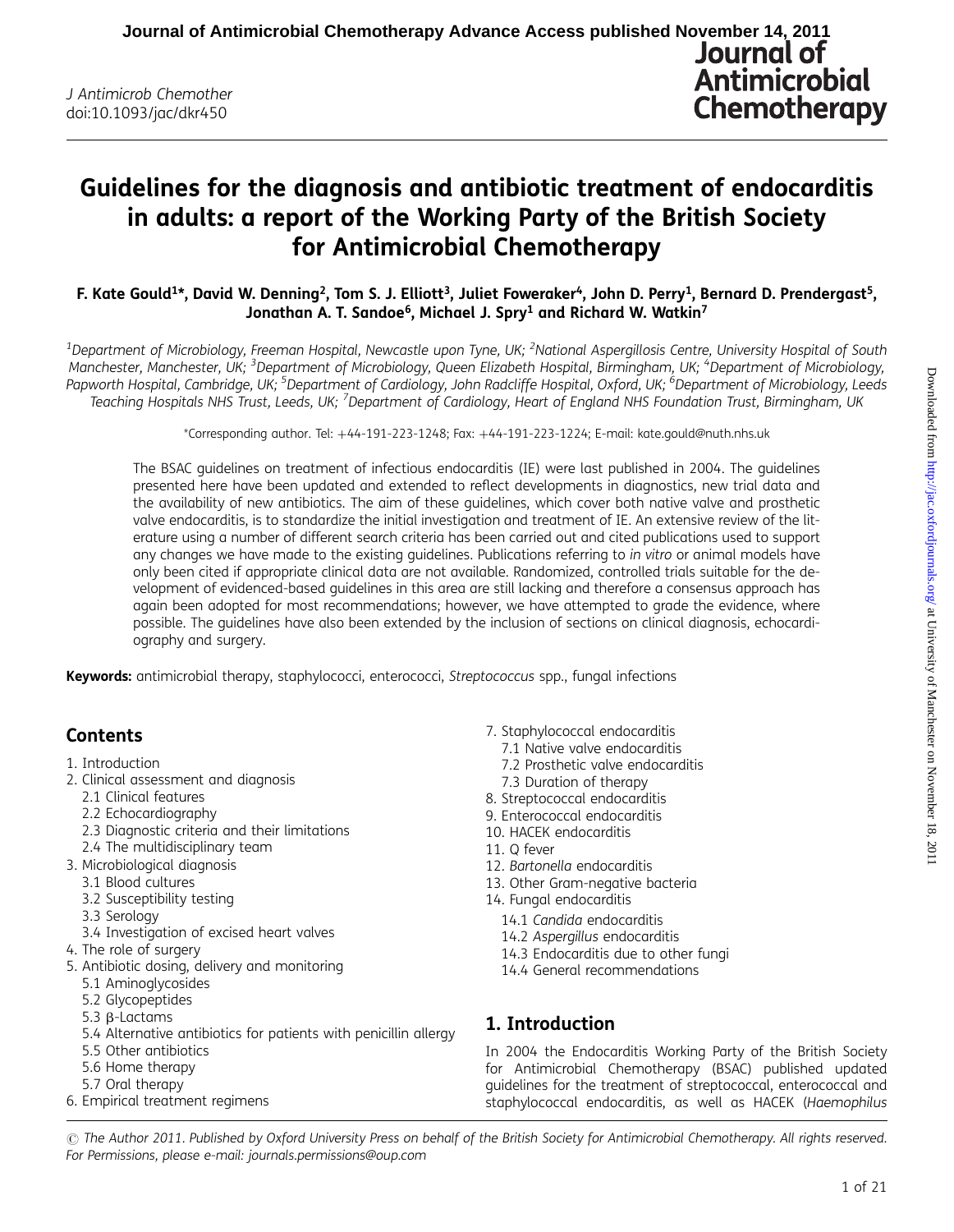spp., Aggregatibacter actinomycetemcomitans, Cardiobacterium hominis, Eikenella spp. and Kingella spp.), Q fever and Bartonella. $^{\rm 1}$  $^{\rm 1}$  $^{\rm 1}$ In the light of the introduction of new antibiotic agents, developments in diagnostics and new trial data, the existing guidelines have been revised. In addition to considering the microbiological and therapeutic aspects of infective endocarditis (IE), we have now included sections on clinical diagnosis, echocardiography and surgery. The guidelines include native valve endocarditis (NVE) and prosthetic valve endocarditis (PVE). For the purposes of these guidelines, PVE includes prosthetic valves of all types, annuloplasty rings, intracardiac patches and shunts. We have excluded IE where it is related to pacemakers, defibrillators or ventricular-assist devices, which are the subject of a separate BSAC Working Party review. The aim of these guidelines is to standardize the initial investigation and treatment of IE; however, it is well recognized that patients can develop adverse drug reactions to the recommended regimens and/or fail to respond to initial antimicrobial therapy and may require a change in therapy. Several treatment options are therefore provided for most scenarios.

Guidelines such as these have, in the past, received criticism for not being evidence based. We appreciate that clinical guidelines should ideally be based on high-quality, prospective, randomized controlled trials; however, few such trials have been performed to assess the benefit of antibiotic regimens in the treatment of endocarditis. Since the last guidelines were published, there has been at least one randomized controlled trial that included patients with endocarditis. Therefore, for the first time we have graded the evidence for our recommendations, although the majority remain based on consensus.

For clarity, recommendations are presented in bold text, and throughout this document we have inserted identifying letters after recommendations to identify their provenance. These letters are: A, high-quality randomized controlled trials and meta-analysis of randomized controlled trials; B, observational data and non-randomized trials; and C, expert opinion or Working Party consensus.

An extensive review of the literature using a number of different search methods incorporating a range of criteria (e.g. endocarditis, staphylococci) has been carried out and cited publications used to support any changes we have made to the existing guidelines. Publications referring to in vitro or animal models have only been cited if appropriate clinical data are not available. The text has been largely confined to justification for changes to previous recommendations and differences from European Society for Cardiology (ESC) recommendations.

## 2. Clinical assessment and diagnosis

#### 2.1 Clinical features

#### Recommendation 2.1: IE should be considered and actively investigated in patients with any of the criteria shown in Figure [1.](#page-2-0) [B/C]

The diverse nature and evolving epidemiological profile of IE ensure it remains a diagnostic challenge and delayed or missed diagnoses continue to be a problem.<sup>[2](#page-16-0)</sup> For this reason we have attempted to highlight key clinical scenarios where IE should be considered. Initial investigation in this context may involve appropriate blood culture or echocardiography or both, depending on the index of suspicion or the situation.

The clinical presentation is highly variable, according to the causative microorganism, the presence or absence of pre-existing cardiac disease, and the presence of co-morbidities and risk factors for the development of IE. It may present as an acute, rapidly progressive infection, but also as a subacute or chronic disease, with low-grade fever and non-specific symptoms that may thwart or confuse initial assessment. Patients present to a variety of specialists who may consider a range of alternative diagnoses, including chronic infection, rheumatological and autoimmune disease or malignancy. The early and ongoing involvement of a cardiologist and an infection specialist to guide investigation and management is highly recommended.

The majority ( $\sim$ 90%) of patients present with fever, often associated with systemic symptoms of chills, poor appetite and weight loss. Heart murmurs are found in up to 85% and new murmurs have been recently reported in  $48\%$ <sup>[3](#page-16-0)</sup> A pre-existing heart murmur is frequently indicative of a pre-existing 'at risk' valvular pathology and should heighten awareness of the possibility of IE, while new valvular regurgitation is more specific for a diagnosis of IE in an appropriate clinical setting. Classic textbook signs may still be seen in the developing world, but peripheral stigmata of IE are increasingly uncommon elsewhere, because patients generally present at an early stage of the disease. Immunological phenomena, such as splinter haemorrhages, Roth spots and glomerulonephritis, are now less common, $3$  but emboli to brain, lung or spleen occur in 30% of patients and are often the presenting feature. A high index of suspicion and low threshold for investigation to exclude IE are therefore essential in at-risk groups (see Figure [2](#page-3-0)). Laboratory signs of infection, such as elevated C-reactive protein or erythrocyte sedimentation rate, leucocytosis, anaemia and microscopic haematuria, may be present in patients with IE but are non-specific findings. Atypical presentation (e.g. absence of fever) is more common in the elderly, after antibiotic pre-treatment, in the immunocompromised patient $4$  and in IE involving less virulent or atypical organisms. The diagnosis of IE should also be considered in patients who present with a stroke or transient ischaemic attack and a fever.

### 2.2 Echocardiography

Recommendation 2.2: Echocardiography must be performed as soon as possible (ideally within 24 h) in all patients with suspected IE. [C]

Recommendation 2.3: Transthoracic echocardiography (TTE) is the initial investigation of choice (Figure [3\)](#page-3-0). [C]

Recommendation 2.4: In cases with an initially negative TTE/transoesophageal echocardiography (TOE) examination, repeat TTE/TOE should be performed 7–10 days later if the clinical suspicion of IE remains high. [C]

Recommendation 2.5: All patients with Staphylococcus aureus bacteraemia or candidaemia require echocardiography (ideally within the first week of treatment or within 24 h if there is other evidence to suggest IE). [B]

Recommendation 2.6: TTE is recommended at completion of antibiotic therapy for evaluation of cardiac and valve morphology and function. [C]

Recommendation 2.7: Follow-up echocardiography should be performed if there is evidence of cardiac complications or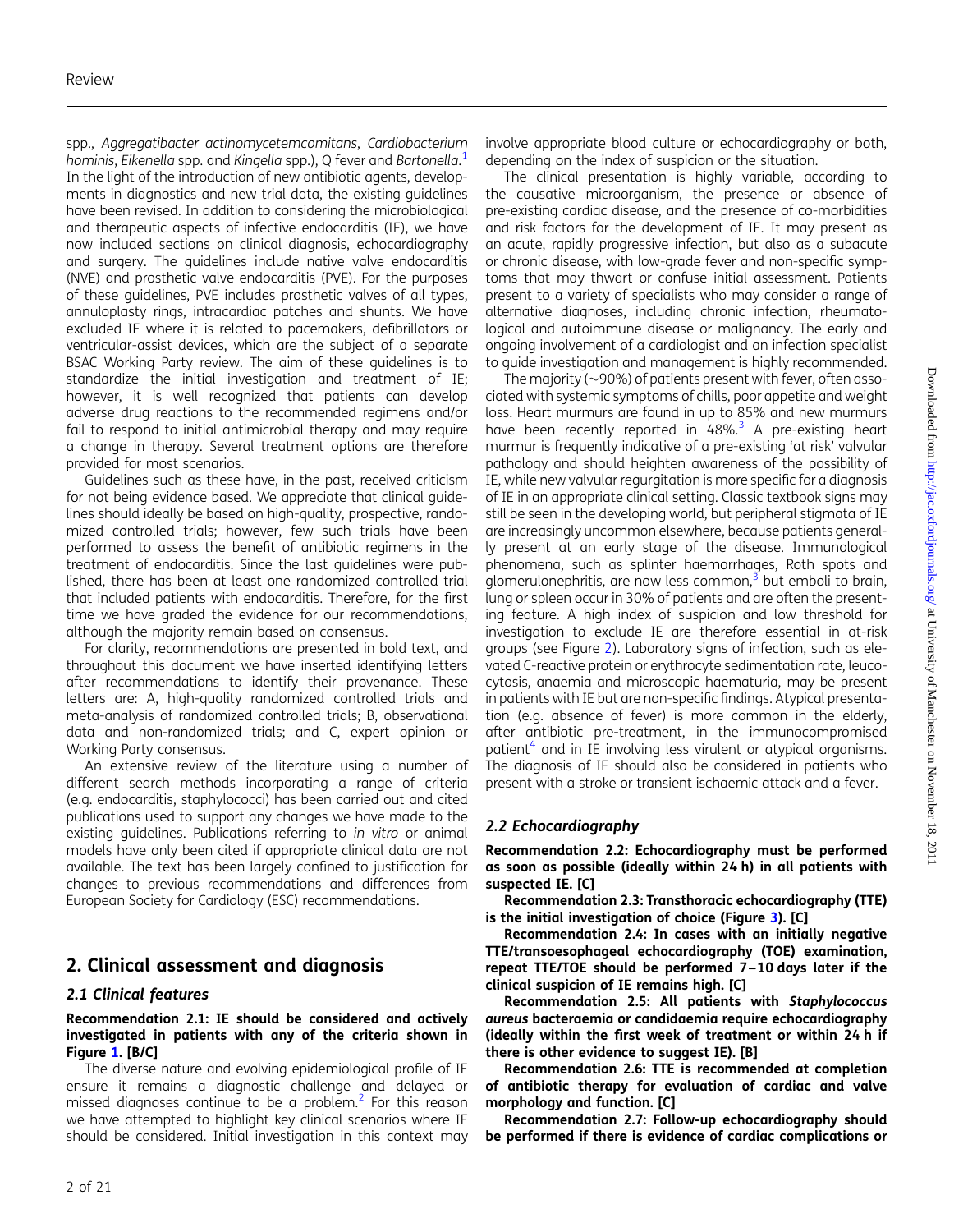<span id="page-2-0"></span>

| 1. A febrile illness and a murmur of new valvular regurgitation;                   |  |  |  |  |  |  |
|------------------------------------------------------------------------------------|--|--|--|--|--|--|
| 2. A febrile illness, a pre-existing at-risk cardiac lesion (see Figure 2) and no  |  |  |  |  |  |  |
| clinically obvious site of infection;                                              |  |  |  |  |  |  |
| 3. A febrile illness associated with any of:                                       |  |  |  |  |  |  |
| Predisposition and recent intervention with associated bacteraemia,                |  |  |  |  |  |  |
| Evidence of congestive heart failure,<br>$\bullet$                                 |  |  |  |  |  |  |
| New conduction disturbance,                                                        |  |  |  |  |  |  |
| Vascular or immunological phenomena: embolic event, Roth spots,<br>$\bullet$       |  |  |  |  |  |  |
| splinter haemorrhages, Janeway lesions, Osler's nodes,                             |  |  |  |  |  |  |
| A new stroke,                                                                      |  |  |  |  |  |  |
| Peripheral abscesses (renal, splenic, cerebral, vertebral) of unknown              |  |  |  |  |  |  |
| cause;                                                                             |  |  |  |  |  |  |
| 4. A protracted history of sweats, weight loss, anorexia or malaise and an at-risk |  |  |  |  |  |  |
| cardiac lesion (Figure 2);                                                         |  |  |  |  |  |  |
| 5. Any new unexplained embolic event (e.g. cerebral or limb ischaemia);            |  |  |  |  |  |  |
| 6. Unexplained, persistently positive blood cultures;                              |  |  |  |  |  |  |
| 7. Intravascular catheter-related bloodstream infection with persistently positive |  |  |  |  |  |  |
| blood cultures 72h after catheter removal.                                         |  |  |  |  |  |  |

Figure 1. Criteria for consideration and investigation of possible infective endocarditis.

#### a suboptimal response to treatment—the timing and mode of assessment (TTE or TOE) is a clinical decision.  $[B]^{6}$

#### Recommendation 2.8: Routine repeat echocardiography while in therapy is not required. [C]

TTE/TOE are now ubiquitous, and their fundamental importance in the diagnosis, management and follow-up of IE is clearly recognized (Figure [3](#page-3-0)).<sup>7</sup> The recommendations are summarized in Figure [4](#page-4-0) and an algorithm for scanning is shown in Figure [2](#page-3-0), which highlights the prominent role that TOE plays in the contemporary management of patients in whom there is a high suspicion of IE. The utility of both modes of investigation is diminished when applied indiscriminately, however, and appropriate application in the context of simple clinical criteria improves diagnostic yield.<sup>[8](#page-16-0)</sup> Two exceptions are patients with S. aureus bacteraemia or candidaemia, where routine echocardiography is justified in view of the frequency of IE in this setting, the virulence of these organisms, the devastating effects once intracardiac infection is established and/or the need for surgery.<sup>9</sup> Sometimes multiple scans are needed to demonstrate vegetations.

Echocardiographic findings are major criteria in the diagnosis of IE, and may include the presence of a vegetation, abscess, new dehiscence of a prosthetic valve and newly noted valvular regurgitation. The sensitivity of TTE ranges from 70% to 80% and that of TOE from 90% to 100%.

### 2.3 Diagnostic criteria and their limitations

#### Recommendation 2.9: Duke criteria can be used to assist in the diagnosis of IE but are not a substitute for clinical judgement. [C]

The Duke criteria (Table [1](#page-4-0)),<sup>[6](#page-16-0)</sup> based upon clinical, echocardiographic and microbiological findings, were developed as a research tool, and therefore provide high specificity and moderate sensitivity for the diagnosis of IE. These criteria can help by providing an objective tool for evaluating the strength of evidence to support a diagnosis of IE, particularly in difficult cases. Clinical judgement remains essential, especially in settings where the sensitivity of the modified Duke criteria is diminished, e.g. when blood cultures are negative, when too few blood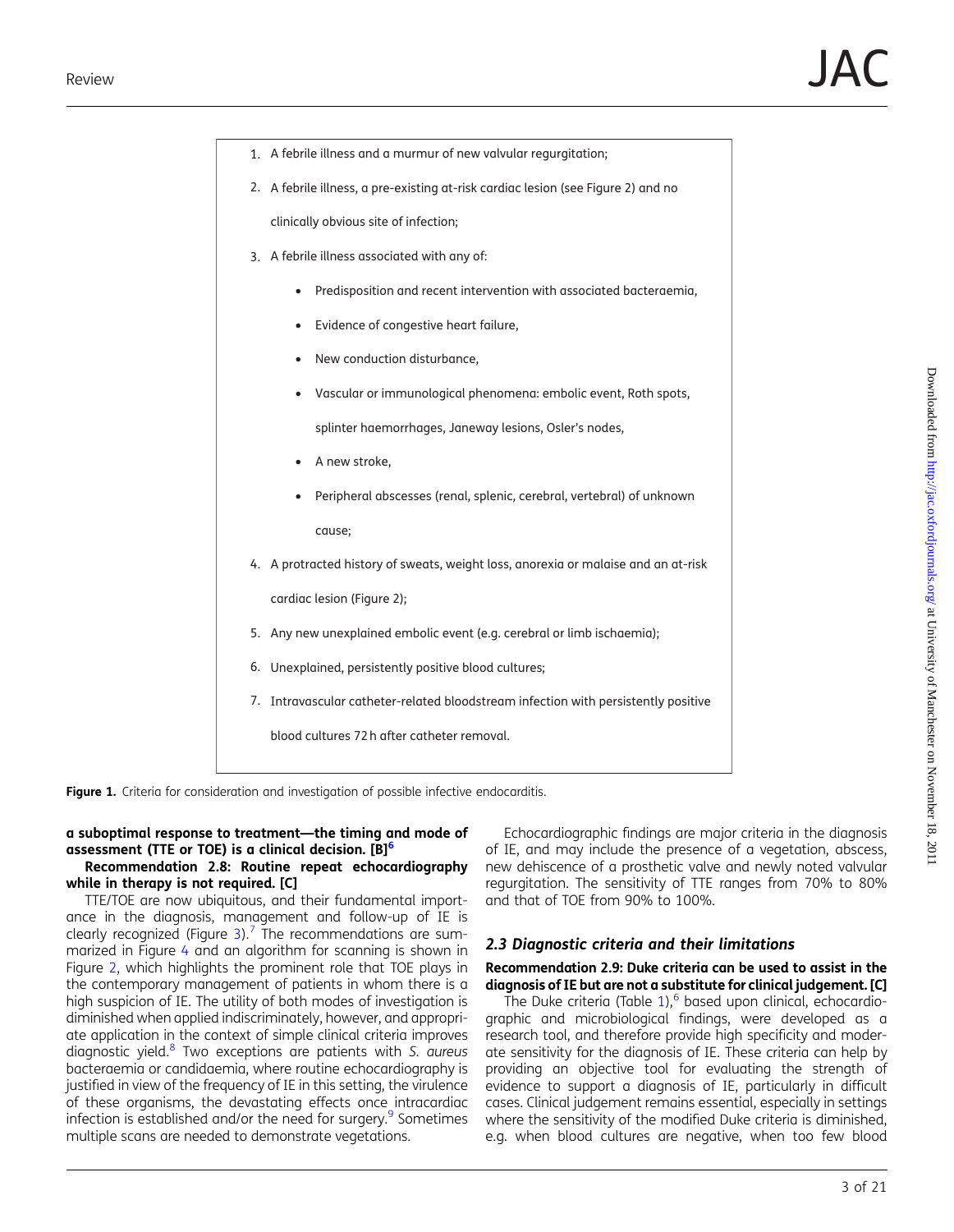- <span id="page-3-0"></span>Valvular heart disease with stenosis or regurgitation •
- Valve replacement •
- Structural congenital heart disease, including surgically corrected or palliated structural conditions, but excluding isolated atrial septal defect, fully repaired ventricular septal defect or fully repaired patent ductus arteriosus, and closure devices that are judged to be endothelialized •
- Previous infective endocarditis •
- Hypertrophic cardiomyopathy •

Figure 2. Cardiac conditions considered to increase a patient's risk of developing infective endocarditis, i.e. 'at risk' heart valve lesions.<sup>5</sup>



Figure 3. Indications for echocardiography in suspected infective endocarditis. IE, infective endocarditis; TTE, transthoracic echocardiography; TOE, transoesophageal echocardiography. TOE is not mandatory in isolated right-sided native valve IE with good quality TTE examination and unequivocal echocardiographic findings.

culture sets have been taken, or when infection affects a pros-thetic valve or the right side of the heart.<sup>[10](#page-16-0)</sup> Recent amendments recognize the role of Q fever, increasing prevalence of staphylococcal infection and widespread use of TOE. The result-ant so-called modified Duke criteria are now recommended.<sup>11,[12](#page-16-0)</sup>

#### 2.4 The multidisciplinary team

Recommendation 2.10: A cardiologist and infection specialist should be closely involved in the diagnosis, treatment and follow-up of patients with IE. [C]

Recommendation 2.11: Specialist teams managing patients with IE should have rapid access to cardiac surgical services. [C]

There is no evidence to support these recommendations other than a widely held view that this represents good clinical care.

### 3. Microbiological diagnosis

#### 3.1 Blood cultures

Recommendation 3.1: Blood cultures remain a cornerstone of the diagnosis of IE cases and should be taken prior to starting treatment in all cases. [B]

Recommendation 3.2: Meticulous aseptic technique is required when taking blood cultures, to reduce the risk of contamination with skin commensals, which can lead to misdiag-nosis. Guidelines for best practice should be consulted.<sup>[13](#page-16-0)</sup> [B]

Recommendation 3.3: In patients with a chronic or subacute presentation, three sets of optimally filled blood cultures should be taken from peripheral sites with  $\geq$ 6 h between them prior to commencing antimicrobial therapy. [C]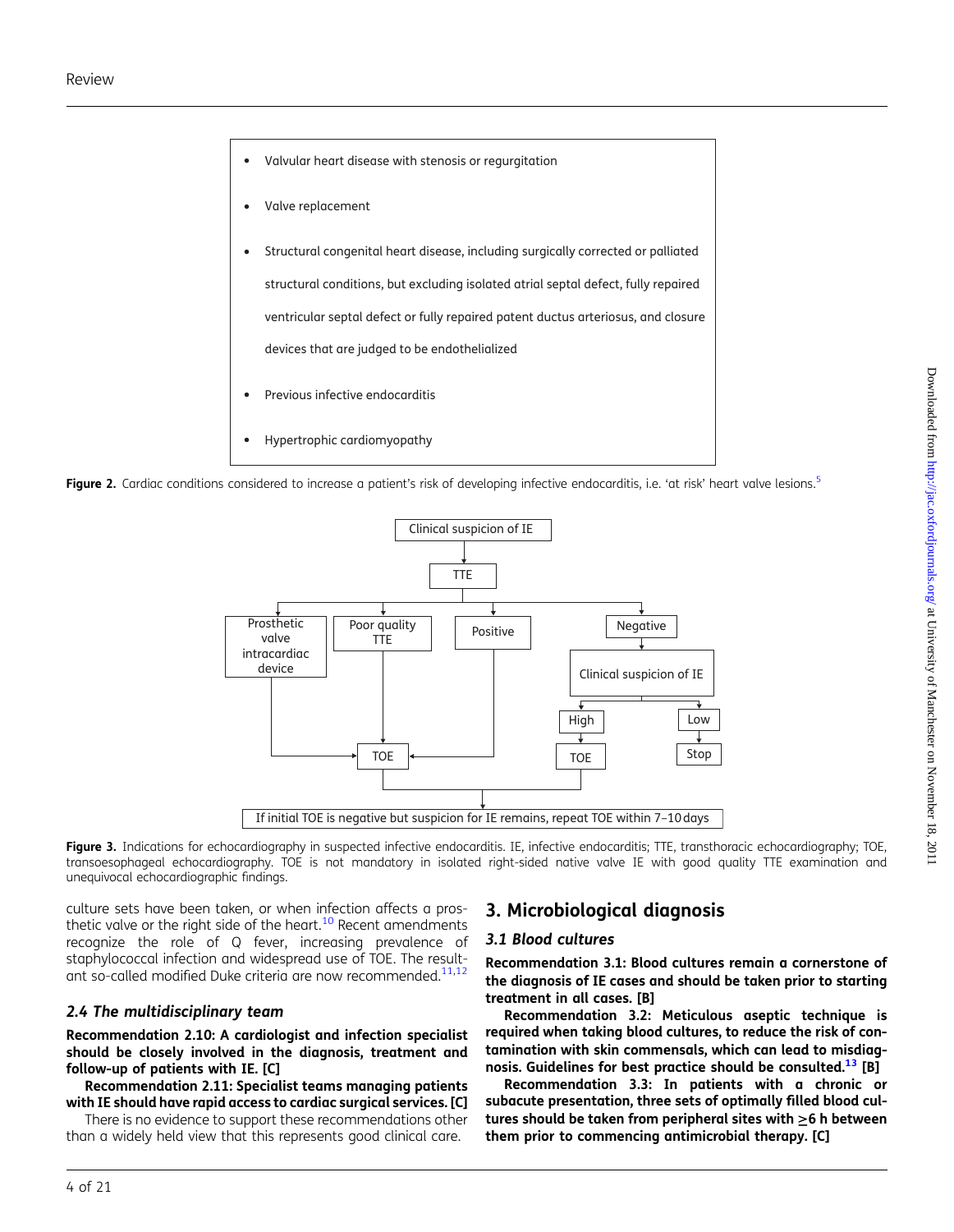<span id="page-4-0"></span>

| <b>Diagnosis</b>                                                                                        |
|---------------------------------------------------------------------------------------------------------|
| TTE is the first-line imaging modality.                                                                 |
| Use TOE in patients with high clinical suspicion of IE and a non-diagnostic TTE.<br>٠                   |
| Consider TOE in all adults with a positive TTE.<br>٠                                                    |
| TOE is not indicated in patients with a good-quality negative TTE and low clinical suspicion<br>٠       |
| of IE.                                                                                                  |
| Repeat TTE/TOE 7-10 days after a negative scan when clinical suspicion of IE remains high.<br>$\bullet$ |
| Follow-up during medical therapy                                                                        |
| Repeat TTE or TOE are recommended as soon as a new complication is suspected.<br>٠                      |
| Intra-operative echocardiography                                                                        |
| All cases of IE reguiring surgery.<br>$\bullet$                                                         |
| Following completion of therapy                                                                         |
| TTE is recommended for baseline evaluation.<br>$\bullet$                                                |

Figure 4. Summary of echocardiography recommendations in infective endocarditis (IE). TTE, transthoracic echocardiography; TOE, transoesophageal echocardiography.

**Table 1.** Modified Duke criteria for diagnosis of infective endocarditis<sup>a</sup> (reproduced with permission from Table [4](#page-11-0), Li *et al.*<sup>12</sup>)

| Criterion                                            | Diagnostic                                                                                                                                                                                        | Type                                                                                                                                                                                                                                                                                                                                                                                                                                 | Tick if met <sup>c</sup> |
|------------------------------------------------------|---------------------------------------------------------------------------------------------------------------------------------------------------------------------------------------------------|--------------------------------------------------------------------------------------------------------------------------------------------------------------------------------------------------------------------------------------------------------------------------------------------------------------------------------------------------------------------------------------------------------------------------------------|--------------------------|
| Major criteria                                       |                                                                                                                                                                                                   |                                                                                                                                                                                                                                                                                                                                                                                                                                      |                          |
| Positive blood culture for<br>infective endocarditis | typical microorganism consistent<br>with IE from two separate<br>blood cultures, as noted below<br>microorganisms consistent with<br>IE from persistently positive<br>blood cultures, defined as: | viridans streptococci, Streptococcus bovis or HACEK group, OR<br>community-acquired S. aureus or enterococci, in the absence of a<br>primary focus<br>two positive cultures of blood samples drawn >12 h apart OR<br>all of three or a majority of four separate cultures of blood (with first<br>and last sample drawn 1 h apart)<br>a single positive blood culture for C. burnetii; or antiphase I IgG<br>antibody titre $>1:800$ |                          |
| Evidence of endocardial<br>involvement               | positive echocardiogram for<br>IE, OR                                                                                                                                                             | oscillating intracardiac mass on valve or supporting structures, in the<br>path of regurgitant jets, or on implanted material in the absence<br>of an alternative anatomic explanation, OR<br>abscess, OR<br>new partial dehiscence of prosthetic valve                                                                                                                                                                              |                          |
|                                                      | new valvular regurgitation<br>(worsening or changing of<br>pre-existing murmur not<br>sufficient)                                                                                                 |                                                                                                                                                                                                                                                                                                                                                                                                                                      |                          |
| Minor criteria                                       |                                                                                                                                                                                                   |                                                                                                                                                                                                                                                                                                                                                                                                                                      |                          |
| Predisposition                                       |                                                                                                                                                                                                   | predisposing heart condition or intravenous drug use                                                                                                                                                                                                                                                                                                                                                                                 |                          |
| Fever<br>Vascular phenomena                          |                                                                                                                                                                                                   | temperature $>38.0^{\circ}$ C (100.4 $^{\circ}$ F)<br>major arterial emboli, septic pulmonary infarcts, mycotic aneurysm,<br>intracranial haemorrhage, conjunctival haemorrhages and<br>Janeway lesions                                                                                                                                                                                                                              |                          |
| Immunological phenomena<br>Microbiological phenomena |                                                                                                                                                                                                   | glomerulonephritis, Osler's nodes, Roth spots and rheumatoid factor<br>positive blood culture but does not meet a major criterion as noted<br>above <sup>a</sup> or serological evidence of active infection with organism<br>consistent with IE                                                                                                                                                                                     |                          |
| <b>PCR</b><br>Echocardiographic findings             |                                                                                                                                                                                                   | broad-range PCR of 16S<br>consistent with IE but do not meet a major criterion as noted above                                                                                                                                                                                                                                                                                                                                        |                          |

IE, infective endocarditis.

<sup>a</sup>Clinical criteria for definite infective endocarditis requires: two major criteria; or one major and three minor criteria; or five minor criteria.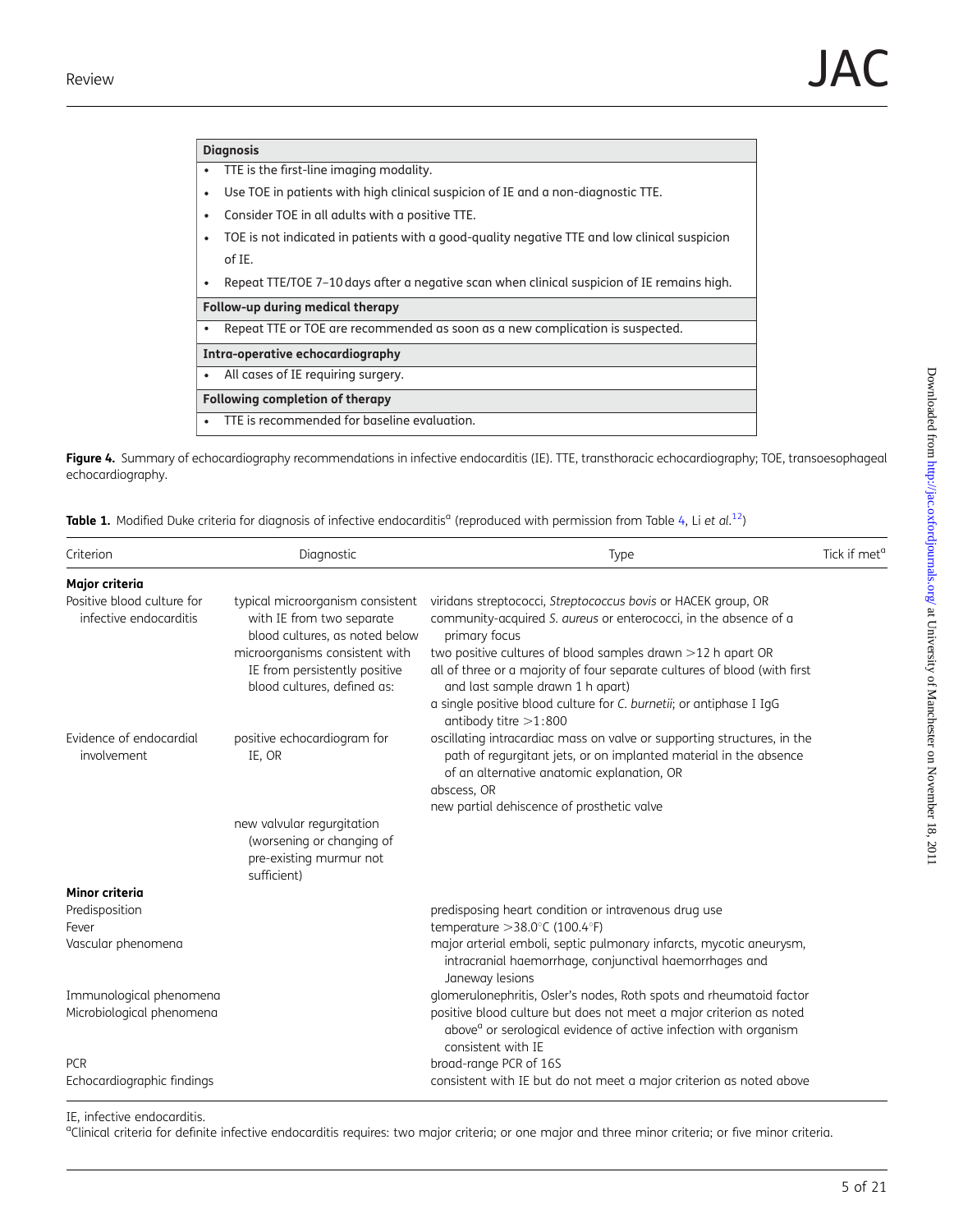There is no evidence to support the commonly perpetuated view that blood cultures should be taken from different sites. All skin surfaces are colonized by bacteria and adequate skin disinfection is key to reducing contamination. Taking blood cultures at different times is critical to identifying a constant bacteraemia, a hallmark of endocarditis.

#### Recommendation 3.4: In patients with suspected IE and severe sepsis or septic shock at the time of presentation, two sets of optimally filled blood cultures should be taken at different times within 1 h prior to commencement of empirical therapy, to avoid undue delay in commencing empirical antimicrobial therapy. [C]

This recommendation reflects recent evidence of improved outcomes in severe infection with rapid instigation of appropriate therapy.<sup>14</sup> It is not always appropriate to withhold antimicrobial therapy while three sets of blood cultures are taken over a 12 h period. This recommendation is intended to be pragmatic, allowing time to take at least two sets of blood cultures (the minimum for a secure microbiological diagnosis) prior to commencing antimicrobial therapy. Taking three sets of blood cultures within 1 h does not add anything to the diagnostic pathway (which ideally attempts to confirm sustained/persistent bacteraemia). Although modified Duke criteria specify 1 h between blood cultures, the Working Party did not feel that the evidence to support this criterion was sufficient to justify the inevitable delay in administering antibiotics.

Recommendation 3.5: Bacteraemia is continuous in IE rather than intermittent, so positive results from only one set out of several blood cultures should be regarded with caution. [B]

Recommendation 3.6: Sampling of intravascular lines should be avoided, unless part of paired through-line and peripheral sampling to diagnose concurrent intravascular catheter-related bloodstream infection.<sup>[15](#page-17-0)</sup> [B]

Recommendation 3.7: In groin-injecting intravenous drug users, a groin sinus should not be used to sample blood for culture. [C]

Recommendation 3.8: If a stable patient has suspected IE but is already on antibiotic treatment, consideration should be given to stopping treatment and performing three sets of blood cultures off antibiotics. Antibiotic therapy may need to be stopped for 7–10 days before blood cultures become positive. [C]

Previous ESC guidelines<sup>[16](#page-17-0)</sup> and the experience of Working Party members indicate that blood cultures may only become positive in partially treated IE after 7 –10 days off antibiotic therapy.

#### Recommendation 3.9: Routine incubation of blood cultures for >7 days is not necessary. [B]

In the previous BSAC guideline, $1$  the traditional recommendation for extended incubation and terminal subculture was maintained to increase the yield of fastidious and slow-growing bacteria, although the evidence for this was tenuous in the era of automated continuous-monitoring blood culture systems. In the light of further data and the proven utility of complementary non-culture-based technologies, we feel that the case for extended incubation and blind subculture is not justified and therefore it is not recommended.<sup>[17](#page-17-0)-[19](#page-17-0)</sup>

Recommendation 3.10: Once a microbiological diagnosis has been made, routine repeat blood cultures are not recommended. [C]

Recommendation 3.11: Blood cultures should be repeated if a patient is still febrile after 7 days of treatment. [C]

#### 3.2 Susceptibility testing

Recommendation 3.12: When the causative microorganism has been isolated, the MIC of the chosen antimicrobial should be established by a standardized laboratory method to ensure susceptibility.<sup>20</sup> [C]

Recommendation 3.13: Gradient tests (such as Etest) may be useful for establishing the susceptibility of fastidious or slow-growing bacteria, such as the HACEK group. $21$  [B]

Recommendation 3.14: Routine measurement of the MBC or serum bactericidal titres is not required. [C]

As documented in previous guidelines, these measurements are affected by a range of technical factors that result in poor intralaboratory reproducibility and there remains a lack of evidence regarding their clinical value.

### 3.3 Serology

Failure to culture a causative microorganism in IE is often due to the administration of antimicrobials prior to blood culture, but may also be due to infection caused by fastidious or slowgrowing microorganisms.[22](#page-17-0) Diagnostic methods should include serological investigations where they are available and a systematic approach is advised, based on the clinical history of the patient and their exposure to possible risk factors. $22 - 26$  $22 - 26$  $22 - 26$ 

Recommendation 3.15: In patients with blood culturenegative IE, serological testing for Coxiella and Bartonella should be performed. [B]

Microorganisms that should be considered first include Coxiella burnetii (Q fever) and Bartonella spp. In a large study of 348 cases of blood culture-negative IE in France, the documented aetiological agent was C. burnetii and Bartonella spp. in 48% and 28% of cases, respectively. $26$ 

#### Recommendation 3.16: In patients with blood culturenegative IE, routine serological testing for Chlamydia, Legionella and Mycoplasma should not be performed, but considered if serology in Recommendation 3.15 is negative. [C]

The combined total of infections attributed to Mycoplasma species, Legionella species and Tropheryma whipplei in a recent study amounted to  $<$ 1% of all culture-negative cases, and there were no cases in which Chlamydia species were implicated during an 18 year study period.<sup>[26](#page-17-0)</sup> IE due to Chlamydia is rarer than previously thought, owing to false-positive Chlamydia serology caused by antibodies to Bartonella. [27](#page-17-0) Endocarditis caused by these microorganisms is extremely rare and serology has not been shown to be of value. Given their rarity, there is also a significant risk of false-positive serology leading to erroneous therapy.

#### Recommendation 3.17: Consider Brucella in patients with negative blood cultures and a risk of exposure (dietary, occupational or travel). [C]

The serology of Q fever is considered positive when antiphase I IgG antibody titres are  $\geq$ 1:800 and for Bartonella when anti-Bartonella quintana or anti-Bartonella henselae IgG antibody titres are  $\geq$ 1:800.<sup>[26](#page-17-0)</sup> Serology may be useful for the diagnosis of IE caused by Brucella species in areas where the clinical history suggests exposure to this agent.<sup>[24,28](#page-17-0)</sup>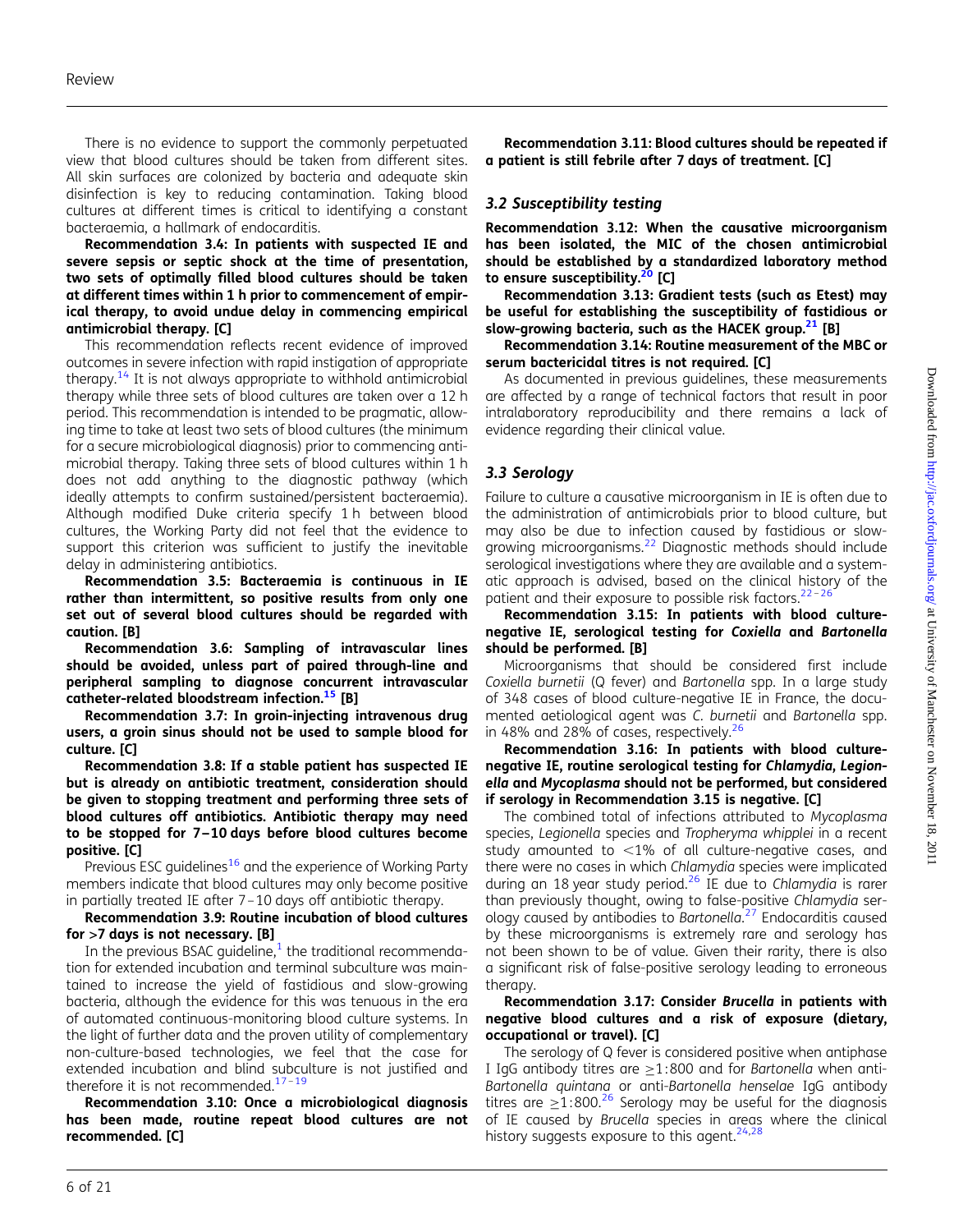Recommendation 3.18: Candida antibody and antigen tests should not be used to diagnose Candida IE.

There is currently no evidence to support the use of either Candida antibody or antigen testing in the diagnosis of IE. Basing treatment on these tests may therefore lead to inappropriate therapeutic decisions.

#### 3.4 Investigation of excised heart valves

Recommendation 3.19: Tissues from excised heart valves or vegetations following surgical intervention in patients with suspected IE should be investigated for the presence of infection, including culture and histological examination. [B]

At least 25% of patients with IE will have valve tissue removed.<sup>[29](#page-17-0)</sup> Culture of the homogenized tissue is recommended, but results should be regarded with caution due to the relatively poor predictive value. This is due to the high percentage of falsenegative results attributable to antimicrobial treatment and the possibility that tissue may have been contaminated during manipulation, leading to frequent false positives.<sup>[30](#page-17-0)</sup>

Recommendation 3.20: Samples of excised heart valve (or tissue from embolectomy) from cases of culture-negative IE should be referred for broad-range bacterial PCR and sequencing. [B]

Recommendation 3.21: A positive broad-range bacterial PCR result can be reliably used to identify the cause of endocarditis, but cannot be used to infer ongoing presence of infection and should not therefore be used alone to judge the duration of post-operative antimicrobial therapy. [B]

An increasing number of studies have demonstrated the diagnostic utility of broad-range PCR plus sequencing for detecting microbial pathogens in heart valve tissue.<sup>22,29,[31](#page-17-0)-[37](#page-17-0)</sup> DNA is extracted from homogenized tissue and subjected to PCR using broad-range primers targeting the bacterial DNA that codes for the 16S ribosomal subunit (16S rDNA). Universal primers may also be used to target the 28S ribosomal subunit of fungi. Any amplicons generated are then sequenced to identify the species present. These PCR assays are particularly useful in assisting the diagnosis of IE in patients who have had prior antimicrobial therapy, as detectable microbial DNA has been shown to persist for many months or even years in vivo after successful therapy.<sup>38,39</sup> Such procedures can also identify the presence of rare causes of IE that may not be detected using routine procedures, such as Mycoplasma species<sup>[40](#page-17-0)</sup> or fungi.<sup>[41](#page-17-0)</sup> Broadrange PCR can be attempted from histopathological specimens, but sensitivity may be reduced.

PCR assays are not without their drawbacks, and these include the presence of PCR inhibitors in clinical samples or the risk of contamination in clinical samples and PCR reagents. The risk of false-positive results can be reduced by the use of realtime PCR, the use of specially designed PCR laboratories, carryover prevention techniques and limiting the sensitivity of the PCR assay by reducing the number of PCR cycles.<sup>35,[42](#page-17-0)</sup> The clinical history of the patient must also be considered given that DNA may persist in valve tissue from past infections and may therefore not be indicative of current active infection. In conclusion, there is accumulating evidence that such techniques, if rigorously controlled, can provide a useful adjunct to blood culture and serology for the diagnosis of IE. DNA sequencing is not available in most laboratories, but many reference laboratories will provide

a service for the investigation of tissue samples. Laboratories with ready access to such techniques are likely to use them more widely to support an existing diagnosis, even when blood cultures are positive.

Real-time PCR has been applied to whole blood and serum for the detection of fastidious bacteria and fungi causing IE, but there are insufficient data, at present, to recommend the routine use of such techniques for the diagnosis of culturenegative IE. $43 - 45$  $43 - 45$ 

The above recommendations have concentrated on the investigations available to the microbiology laboratory, but a comprehensive diagnosis will involve integration of clinical, microbiological, biochemical, haematological, histopathological and echocardiographic data.<sup>[46](#page-17-0)-[50](#page-17-0)</sup>

## 4. The role of surgery

Recommendation 4.1: A surgical opinion should be sought at the earliest opportunity for every patient with endocarditis affecting intracardiac prosthetic material. [C]

Recommendation 4.2: A surgical opinion should be sought for every patient with endocarditis and any of the indications for surgery listed in Figure [5.](#page-7-0) [C]

Recommendation 4.3: The timing of surgery should be judged on a case-by-case basis, but the relative urgency of different indications is given in Figure [5](#page-7-0). [C]

Recommendation 4.4: Samples of valve or other infected tissue should be sent for microbiological and histopathological investigation. [B]

## 5. Antibiotic dosing, delivery and monitoring

### 5.1 Aminoglycosides

Recommendation 5.1: Gentamicin should be dosed according to actual body weight unless patients are obese, in which case dosing should be discussed with a pharmacist. [C]

Recommendation 5.2: When used for treatment of Gram-positive endocarditis, serum gentamicin levels should be measured regularly to ensure pre-dose (trough) levels remain  $\leq 1$  mg/L and post-dose levels 3-5 mg/L. [C]

Recommendation 5.3: In patients with impaired renal function, dose should be adjusted according to measured or estimated creatinine clearance and serum levels should be monitored daily. [C]

Recommendation 5.4: If 'once-daily' gentamicin dosing regimens (e.g. Hartford regimen) are used as part of treatment regimens for IE caused by Enterobacteriaceae or Pseudomonas aeruginosa, use local protocols to monitor and adjust dosing regimens. [C]

The use of aminoglycosides is regularly questioned and is discussed in more detail in the individual sections. Gentamicin dose regimens in IE are usually based on the administration of 1 mg/ kg body weight, intravenously (iv)/intramuscularly every 12 h. Gentamicin is poorly lipid soluble and there is a risk of accidental overdose in obese patients dosed according to actual body weight. Evidence to support the recommended therapeutic levels is limited. Once-daily regimens are now widely used for other infections, but data regarding their efficacy in endocarditis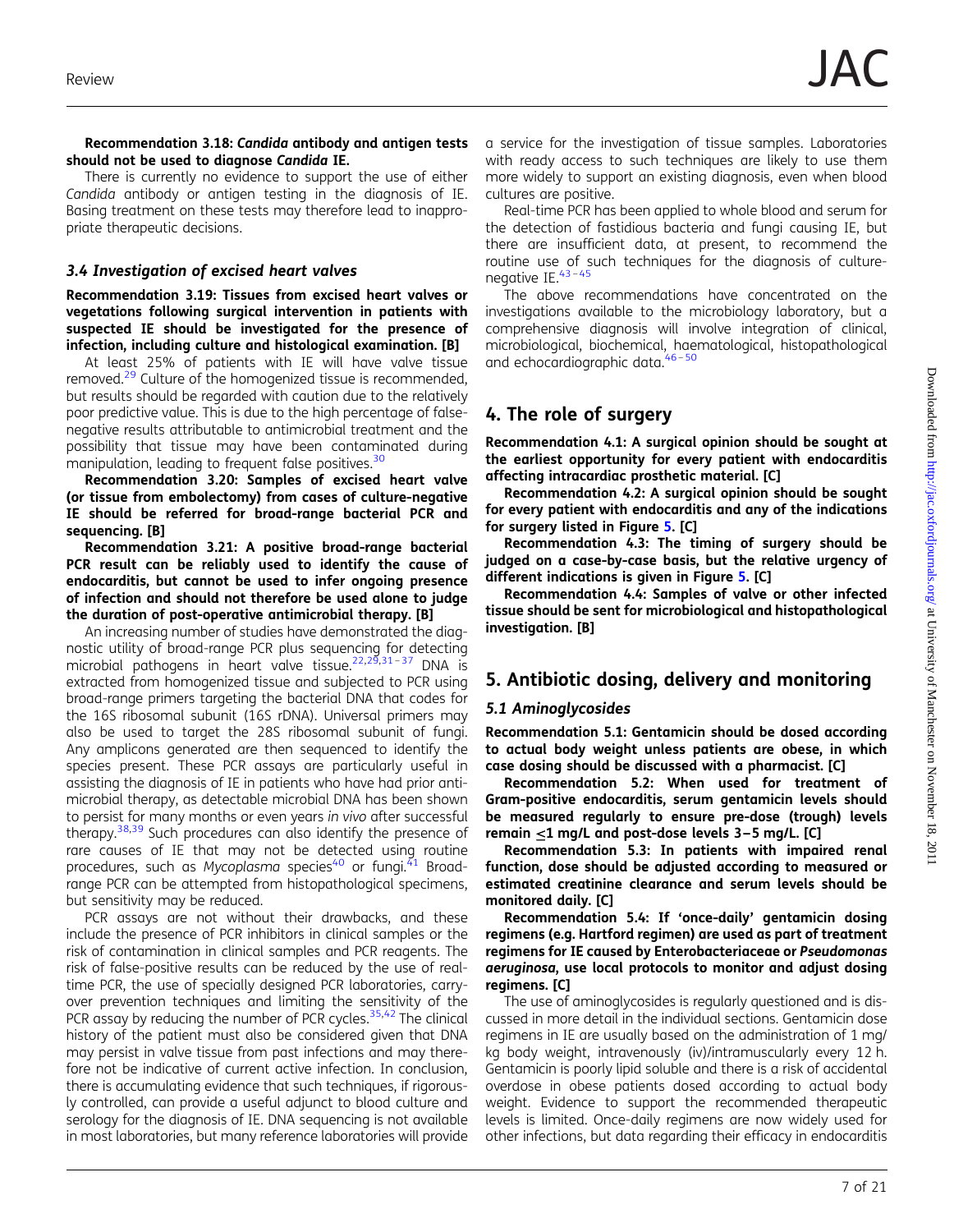<span id="page-7-0"></span>

| <b>Heart failure</b>                                                                                                                                 |
|------------------------------------------------------------------------------------------------------------------------------------------------------|
| Aortic or mitral IE with:                                                                                                                            |
| 1. Severe acute regurgitation or valve obstruction causing refractory pulmonary<br>oedema/shock (emergency).                                         |
| 2. Fistula into a cardiac chamber or pericardium causing refractory pulmonary<br>oedema/shock (emergency).                                           |
| 3. Severe acute regurgitation or valve obstruction and persisting heart failure or                                                                   |
| echocardiographic signs of poor haemodynamic tolerance (urgent).                                                                                     |
| 4. Severe regurgitation and no heart failure (elective).                                                                                             |
| Uncontrolled infection                                                                                                                               |
| 1. Locally uncontrolled infection including abscess, false aneurysm, enlarging vegetation<br>(urgent).                                               |
| 2. Persisting fever and positive blood culture for $\geq$ 10 days after commencing appropriate<br>antimicrobial therapy (urgent).                    |
| 3. Infection caused by fungi or multiresistant micro organisms<br>(urgent/elective).                                                                 |
| <b>Prevention of embolism</b>                                                                                                                        |
| 1. Aortic or mitral IE with large vegetations (>10 mm) resulting in one or more embolic<br>episodes despite appropriate antibiotic therapy (urgent). |
| 2. Aortic or mitral IE with large vegetations (>10 mm) and other predictors of                                                                       |
| complicated course like heart failure, persistent infection or abscess (urgent).                                                                     |
| 3. Isolated very large vegetations >15 mm (urgent).                                                                                                  |



still remain limited. However, for IE caused by Enterobacteriaceae (see later), once-daily gentamicin may be appropriate.

Streptomycin is usually administered at a dose of 7.5 mg/kg body weight every 12 h and blood levels should be monitored at least twice weekly (more often in renal impairment—see above), in order to maintain pre-dose levels  $\leq$ 3 mg/kg. Dosing should be adjusted according to renal function, as with gentamicin.

### 5.2 Glycopeptides

#### 5.2.1 Vancomycin

Recommendation 5.5: Vancomycin should be dosed and levels monitored according to local protocols. [C]

Recommendation 5.6: Vancomycin levels should be monitored and dose adjusted to maintain a serum pre-dose level between 15 and 20 mg/L. [C]

Since the previous version of these guidelines, vancomycin breakpoints have been revised and higher pre-dose vancomycin levels have been recommended. $51$  Vancomycin dosing is in a state of flux as hospitals attempt to consistently achieve the higher pre-dose levels recommended for serious infections.

Until new protocols have been evaluated, the optimum dosing regimen is not known and more detailed guidelines cannot be provided.

Recommendation 5.7: There is insufficient evidence to support the use of continuous infusions of vancomycin in IE patients.

#### 5.2.2 Teicoplanin

Recommendation 5.8: Teicoplanin should be administered initially at a high dose (10 mg/kg body weight every 12 h then 10 mg/kg daily) with dosing interval adjusted according to renal function. [B]

Recommendation 5.9: Teicoplanin serum trough levels must be measured to ensure levels of ≥20 mg/L (and <60 mg/L) and repeated at least weekly. [C]

There is no new evidence to justify a change to these previous recommendations.

Recommendation 5.10: Teicoplanin is less nephrotoxic than vancomycin and should be considered for susceptible isolates (excluding staphylococci) when combination therapy with gentamicin is required.<sup>[52](#page-17-0)</sup>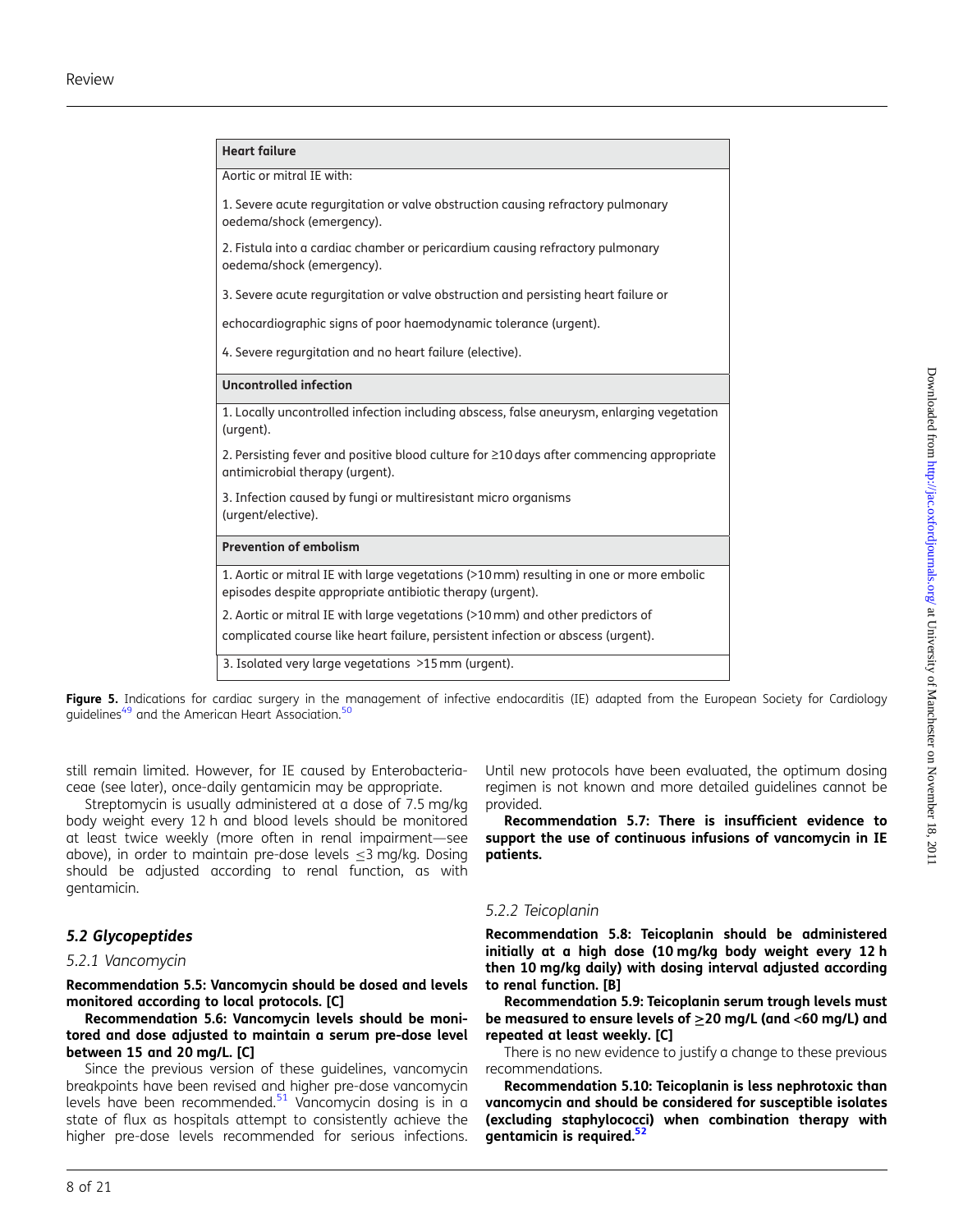### 5.3  $\beta$ -Lactams

Amoxicillin and ampicillin are considered microbiologically equivalent and either can be used. Amoxicillin may be used instead of benzylpenicillin for susceptible isolates, but is broader spectrum and has a greater risk of Clostridium difficile infection. The time-dependent killing of streptococci by penicillin means that it should be given six times a day, because of its short serum half-life. There are no prospective comparisons of continuous with intermittent penicillin administration for streptococcal endocarditis. Dose modifications for  $\beta$ -lactams may be necessary in patients with impaired renal function and according to the patient's body weight.

### 5.4 Alternative antibiotics for patients with penicillin allergy

Where  $\beta$ -lactams are recommended as first-line agents, alternative regimens are listed in the Tables for patients with a  $\beta$ -lactam allergy. It is important to establish the nature of a reported 'allergy' to penicillin, as there is less experience with alternative antibiotics, a higher rate of side effects and concerns about the efficacy of alternatives. For example, a history of a rash with ampicillin or amoxicillin may not indicate true allergy. Unless signs of immediate-type hypersensitivity (anaphylaxis, angio-oedema, bronchospasm and urticaria) were reported, a trial with penicillin may be warranted, but access to resuscitation facilities should be available immediately. Penicillin antibody testing and skin prick testing can be useful.

If a rash occurs after 72 h it is likely to be a delayed-type hypersensitivity reaction rather than an immediate IgE-mediated reaction (type I hypersensitivity). In a recent study, 72% of patients with a delayed-type hypersensitivity reaction to aminopenicillins had no cross-reactivity with penicillin. There may be a role for skin testing in the 'penicillin allergic' patient who does not have a history of anaphylaxis or angio-oedema, rather than avoidance of all  $\beta$ -lactam agents for the treatment of endocar-ditis.<sup>[53](#page-17-0)</sup> The American Heart Association (AHA) advises ceftriaxone for the penicillin-allergic patient—but this should only be used for allergy other than immediate-type hypersensitivity, because of the risk of cross-sensitivity with penicillin.

### 5.5 Other antibiotics

Since the previous guidelines were published, other antibiotics such as linezolid and daptomycin have been introduced. Their use, where relevant, is described in the text of the individual sections.

## 5.6 Home therapy

Recommendation 5.10: Home/community/outpatient intravenous therapy is an appropriate method for managing selected patients with IE. [B]

Recommendation 5.11: IE patients need to satisfy general suitability criteria for home/community/outpatient therapy in addition to the condition-specific requirements in Recommendation 5.12.

Recommendation 5.12: IE patients who might be considered for home/community/outpatient therapy would include those: who are stable and responding well to therapy; without signs of heart failure; without any of the indications for surgery listed in Figure [5;](#page-7-0) or without uncontrolled extracardiac foci of infection. [C]

Recommendation 5.13: IE caused by any microorganism may be appropriate for home/community/outpatient therapy provided the conditions in Recommendation 5.12 are satisfied. However, S. aureus is the microorganism associated with highest mortality and complications, and caution is therefore advised where this is the cause. [C]

Recommendation 5.14: Patients who have valve replacement surgery for IE and are in hospital solely to complete a planned treatment course and satisfy the conditions in Recommendation 5.12 may be suitable for home/community/ outpatient therapy. [C]

Recommendation 5.15: When patients are managed using home/community/outpatient intravenous therapy, systems should be in place to monitor the patient's clinical condition on a daily basis. [C]

Recommendation 5.16: Ceftriaxone, teicoplanin, daptomycin and vancomycin are suitable agents for home/community/outpatient therapy for endocarditis, depending whether once- or twice-daily administration is available locally. [B]

Recommendation 5.17: The dosing regimens for treating patients on home/community/outpatient therapy are the same as those recommended for specific pathogens. [C]

Home/community/outpatient therapy for endocarditis has been described. Suitability for home therapy will depend on the patient, the availability of the infrastructure to support such therapy and the susceptibility of the infecting microorganism to antibiotics, which lend themselves to home therapy. Home/community/outpatient therapy for endocarditis treatment is often considered for streptococcal endocarditis, as thesemicroorganisms can be less destructive with fewer complications than IE caused by other microor-ganisms. Trials of home therapy have been reviewed.<sup>[54](#page-18-0),[55](#page-18-0)</sup> Antibiotics such as ceftriaxone, daptomycin or teicoplanin that can be given once daily iv are suitable agents, but others can be used depending on who is administering the antimicrobials. Patients may not need a central venous catheter (such as a peripherally inserted central catheter), if antimicrobial therapy can be administered via peripheral cannulae. This approach may be preferable, as these devices have the lowest infection and complication rates of all vascular access devices. Agents such as teicoplanin or daptomycin, which can be given as a bolus, can be administered via a butterfly needle; thus, avoiding the need for any indwelling vascular access and minimizing the risk of infection.

Any of the recommended antimicrobial agents have potential side effects. For example, neutropenia is a well-described side effect of ceftriaxone, occurring in 2 of 55 patients in one study<sup>[56](#page-18-0)</sup> and can predispose to  $C$ . difficile infection; teicoplanin also has side effects, including drug fever (25% of cases in one IE series);<sup>[57](#page-18-0)</sup> and daptomycin may cause a myositis and resistance may develop on therapy. Patients being managed in this way need to be carefully monitored for side effects as well as their response to therapy.

## 5.7 Oral therapy

Oral therapy for endocarditis has been described but is rarely advocated in guidelines, owing to the paucity of data and concerns about efficacy. In general, intravenous therapy is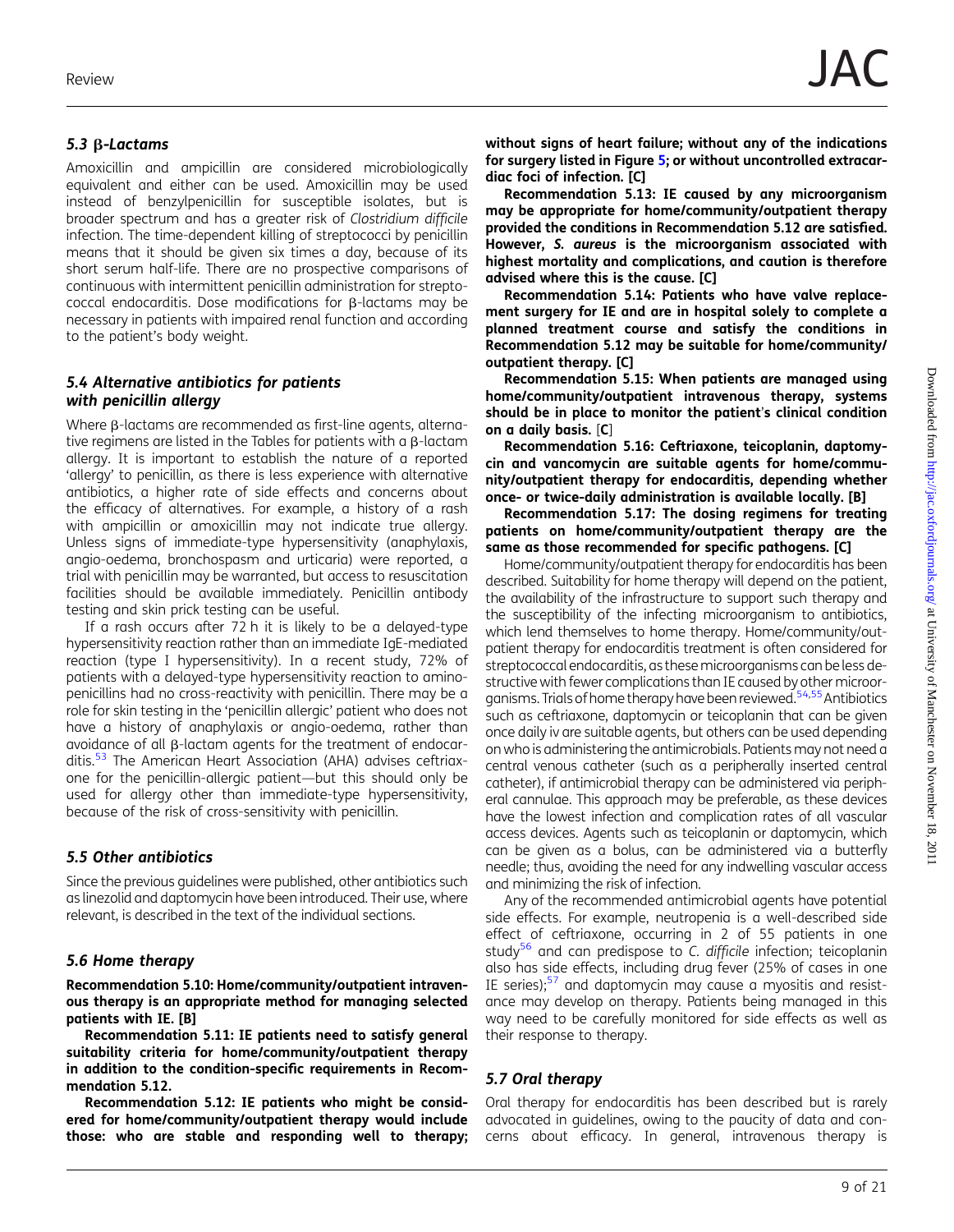| Antimicrobial                                          | Dose/route                                                                  | Comment                                                                                                                                                              |
|--------------------------------------------------------|-----------------------------------------------------------------------------|----------------------------------------------------------------------------------------------------------------------------------------------------------------------|
| 1. NVE-indolent presentation                           |                                                                             |                                                                                                                                                                      |
| Amoxicillin <sup>a</sup> AND                           | $2$ g g4h iv                                                                | If patient is stable, ideally await blood cultures.                                                                                                                  |
| (optional)                                             |                                                                             | Better activity against enterococci and many HACEK microorganisms compared with<br>benzylpenicillin.                                                                 |
|                                                        |                                                                             | Use Regimen 2 if genuine penicillin allergy.                                                                                                                         |
| qentamicin <sup>a</sup>                                | 1 mg/kg ABW                                                                 | The role of gentamicin is controversial before culture results are available.                                                                                        |
|                                                        | 2. NVE, severe sepsis (no risk factors for Enterobacteriaceae, Pseudomonas) |                                                                                                                                                                      |
| Vancomycin <sup>a</sup> AND                            | dosed according to local<br>quidelines                                      | In severe sepsis, staphylococci (including methicillin-resistant staphylococci) need to be<br>covered.                                                               |
|                                                        |                                                                             | If allergic to vancomycin, replace with daptomycin 6 mg/kg q12h iv.                                                                                                  |
| qentamicin <sup>a</sup>                                | 1 mg/kg IBW g12h iv                                                         | If there are concerns about nephrotoxicity/acute kidney injury, use ciprofloxacin in place of<br>gentamicin <sup>a</sup> .                                           |
|                                                        |                                                                             | 3. NVE, severe sepsis AND risk factors for multiresistant Enterobacteriaceae, Pseudomonas                                                                            |
| Vancomycin <sup>a</sup> AND                            | dosed according to local<br>quidelines, iv                                  | Will provide cover against staphylococci (including methicillin-resistant staphylococci),<br>streptococci, enterococci, HACEK, Enterobacteriaceae and P. aeruginosa. |
| meropenem <sup>a</sup>                                 | $2$ q q8h iv                                                                |                                                                                                                                                                      |
|                                                        | 4. PVE pending blood cultures or with negative blood cultures               |                                                                                                                                                                      |
| Vancomycin <sup>a</sup> AND                            | 1 g q12h iv                                                                 |                                                                                                                                                                      |
| gentamicin <sup>a</sup> AND<br>rifampicin <sup>a</sup> | 1 mg/kg q12h iv<br>300-600 mg q12h po/iv                                    | Use lower dose of rifampicin in severe renal impairment.                                                                                                             |

**Table 2.** Empirical treatment regimens for endocarditis (pending blood culture results)

NVE, native valve endocarditis; PVE, prosthetic valve endocarditis; ABW, actual body weight; IBW, ideal body weight; iv, intravenous; po, orally; q4h, every 4 h; q8h, every 8 h; q12h, every 12 h. <sup>a</sup>Doses require adjustment according to renal function.

recommended to ensure adequate dosing and administration for an infection with high mortality. Routine 'oral switch' is not recommended. Occasionally, particularly in intravenous drug users, problems obtaining or maintaining safe intravenous access mean that oral therapy may be the safest treatment option. The appropriateness of oral therapy depends on the oral bioavailability of the antimicrobials concerned as well as patient factors. Agents with oral bioavailability that is close to that achieved with intravenous administration can be given during therapy for endocarditis, provided the patient can tolerate oral medicine and is likely to be absorbing from the gastrointestinal tract. Ciprofloxacin, linezolid and rifampicin have excellent oral bioavailability.

## 6. Empirical treatment regimens

The recommended regimens are summarized in Table 2.

Recommendation 6.1: Empirical antimicrobial regimens for patients with suspected endocarditis should be based on severity of infection, type of valve affected and risk factors for unusual or resistant pathogens. [C]

Recommendation 6.2: Empirical therapy should be directed towards the most common causes of endocarditis. [C]

Recommendation 6.3: If a patient with suspected IE is clinically stable, we recommend waiting for the results of blood cultures before starting any antimicrobials. [C]

Recommendation 6.4: If the diagnosis of IE is in doubt, the patient is clinically stable and has already received antibiotics, we recommend stopping any antibiotics and reculturing. [C]

The most common causes of NVE in non-intravenous drug users are currently S. aureus (28%), coagulase-negative staphylococci (CoNS; 9%), streptococci (35%) and enterococci  $(11\%)$ ; 9% are culture-negative.<sup>[3](#page-16-0)</sup> Methicillin resistance is common among staphylococci. S. aureus infection and severity of illness at presentation (APACHE II score) are independent predictors of mortality in IE patients.<sup>58</sup> IE occasionally presents acutely with severe sepsis when caused by less-virulent microorganisms, such as enterococci, oral streptococci and CoNS. It is likely, though unproven, that early administration of effective antimicrobial therapy in the most severely ill patients will improve outcomes, as is the case for other critically ill patients with infection.<sup>[14](#page-16-0)</sup> Empirical regimens for the critically ill patient therefore need to provide broad-spectrum coverage. Patient risk factors for multiresistant pathogens need to be taken into consideration, e.g. colonization with methicillin-resistant S. aureus or extended-spectrum  $\beta$ -lactamase (ESBL)-producing Enterobacteriaceae, or intravenous drug use. If the patient is critically ill and has risk factors for ESBL-producing Enterobacteriaceae or P. aeruginosa, we recommend vancomycin plus meropenem [C].

Conversely, to avoid the risks and toxicity of broad-spectrum regimens, it is entirely reasonable to wait for the results of blood cultures in patients who are stable. If empirical therapy is indicated, for NVE with indolent presentation we recommend 2 g of amoxicillin every 4 h. The addition of empirical gentamicin in this situation is controversial. When intracardiac prosthetic material is present, the previous recommendation for vancomycin, gentamicin and rifampicin is unchanged. This applies to both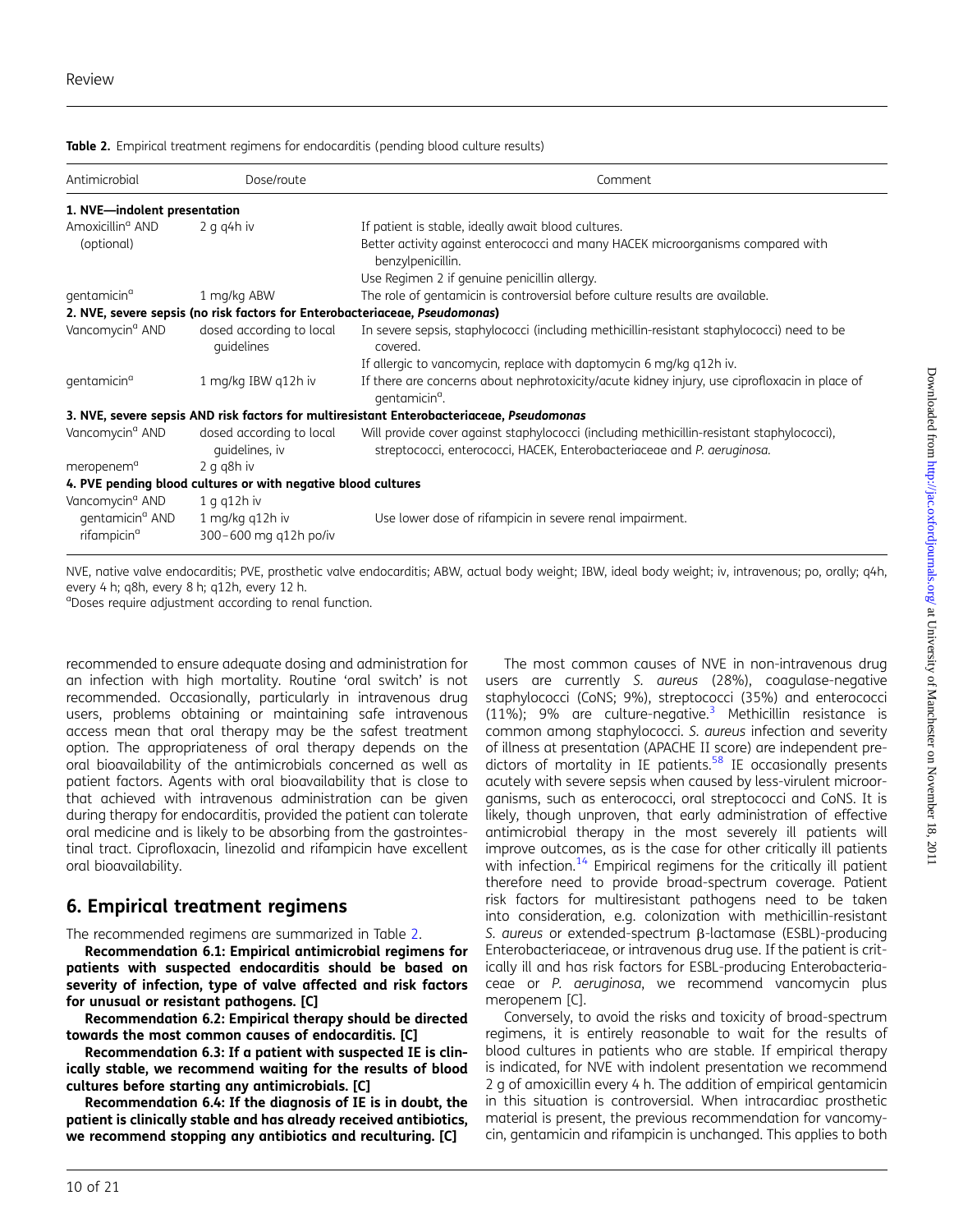| Agent                  | Dose/route                                                   | Duration<br>(weeks) | Comment                                                                                                                                    |
|------------------------|--------------------------------------------------------------|---------------------|--------------------------------------------------------------------------------------------------------------------------------------------|
|                        | NVE, methicillin-susceptible Staphylococcus spp.             |                     |                                                                                                                                            |
| Flucloxacillin         | 2 g every $4-6$ h iv                                         | 4                   | Use q4h regimen if weight >85 kg.                                                                                                          |
|                        |                                                              |                     | NVE, methicillin-resistant, vancomycin-susceptible (MIC ≤2 mg/L) rifampicin-susceptible Staphylococcus or penicillin allergy               |
| Vancomycin AND         | $1$ q iv q $12h$                                             | 4                   | or dose according to local quidelines. Modify dose according to renal function and maintain<br>pre-dose level 15-20 mg/L.                  |
| Rifampicin             | 300-600 mg g12h po                                           | $\frac{1}{2}$       | Use lower dose of rifampicin if creatinine clearance <30 mL/min.                                                                           |
|                        |                                                              |                     | NVE, methicillin-resistant, vancomycin-resistant (MIC >2 mg/L), daptomycin-susceptible (MIC ≤1 mg/L) Staphylococcus spp. or patient unable |
| to tolerate vancomycin |                                                              |                     |                                                                                                                                            |
| Daptomycin AND         | 6 mg/kg g24h iv                                              | 4                   | Monitor creatine phosphokinase weekly. Adjust dose according to renal function.                                                            |
| Rifampicin OR          | 300-600 mg q12h po                                           | 4                   | Use lower dose of rifampicin if creatinine clearance <30 mL/min.                                                                           |
| Gentamicin             | 1 mg/kg iv, q12h                                             | 4                   |                                                                                                                                            |
|                        | PVE, methicillin, rifampicin-susceptible Staphylococcus spp. |                     |                                                                                                                                            |
| Flucloxacillin AND     | 2 g every $4-6$ h iv                                         | 6                   | Use q4h regimen if weight >85 kg.                                                                                                          |
| Rifampicin AND         | 300-600 mg q12h po                                           | 6                   | Use lower dose of rifampicin if creatinine clearance <30 mL/min.                                                                           |
| Gentamicin             | 1 mg/kg iv, q12h                                             | 6                   |                                                                                                                                            |
|                        |                                                              |                     | PVE, methicillin-resistant, vancomycin-susceptible (MIC <2 mg/L), Staphylococcus spp. or penicillin allergy                                |
| Vancomycin AND         | $1$ q iv q $12h$                                             | 6                   | or dose according to local guidelines. Modify dose according to renal function and maintain<br>pre-dose level 15-20 mg/L.                  |
| Rifampicin AND         | 300-600 mg q12h po                                           | 6                   | Use lower dose of rifampicin if creatinine clearance <30 mL/min.                                                                           |
| Gentamicin             | 1 mg/kg q12h iv                                              | >2                  | Continue gentamicin for the full course if there are no signs or symptoms of toxicity.                                                     |
|                        |                                                              |                     | PVE, methicillin-resistant, vancomycin-resistant (MIC >2 mg/L), daptomycin-susceptible (MIC ≤1 mg/L) Staphylococcus spp. or patient unable |
| to tolerate vancomycin |                                                              |                     |                                                                                                                                            |
| Daptomycin AND         | 6 mg/kg q24h iv                                              | 6                   | Increase daptomycin dosing interval to 48 hourly if creatinine clearance <30 mL/min.                                                       |
| Rifampicin AND         | 300-600 mg q12h po                                           | 6                   | Use lower dose of rifampicin if creatinine clearance <30 mL/min.                                                                           |
| Gentamicin             | 1 mg/kg q12h iv                                              | >2                  | Continue gentamicin for the full course if there are no signs or symptoms of toxicity.                                                     |

Table 3. Summary of treatment recommendations for staphylococcal endocarditis

NVE, native valve endocarditis; PVE, prosthetic valve endocarditis; iv, intravenously; po, orally; q12h, every 12 h; q24h, every 24 h.

early (within 1 year of surgery) and late  $(1)$  year after surgery) PVE, because staphylococci remain key pathogens in PVE, regardless of time in situ.

## 7. Staphylococcal endocarditis

See Table 3 for recommended regimens.

### 7.1 NVE

Recommendation 7.1: First-line therapy for methicillinsusceptible staphylococci is 2 g of flucloxacillin every 6 h, increasing to 2 g every 4 h in patients weighing >85 kg. [A]

This recommendation is unchanged from previous guidelines. Recommendation 7.2: Gentamicin should not be added to flucloxacillin for the initial treatment of native valve staphylococcal IE. [A]

There is no evidence that the addition of gentamicin results in improved survival, reduced surgery or reduced complications. This recommendation is unchanged from previous guidelines, but since their publication, analysis of data from a randomized controlled trial has confirmed previous findings of increased nephrotoxicity in patients.<sup>[59](#page-18-0)</sup> There is no evidence that the addition of sodium fusidate or rifampicin to flucloxacillin offers any advantage in this setting.<sup>[60](#page-18-0)</sup>

#### Recommendation 7.3: First-line therapy for methicillinresistant staphylococci or in patients with penicillin allergy is vancomycin iv plus rifampicin [C].

As vancomycin is less active than flucloxacillin, we recommend the addition of a second antibiotic to the treatment regimen; the recommendation to add rifampicin to vancomycin has not changed since previous recommendations.<sup>61,62</sup> The addition of gentamicin was recommended previously in these guidelines; however, vancomycin and gentamicin are synergistically nephrotoxic, and the potential benefit of gentamicin may be outweighed by the risk of toxicity, particularly if higher trough levels of vancomycin are being used.

#### Recommendation 7.4: For patients intolerant of vancomycin or with vancomycin-resistant staphylococci we recommend 6 mg/kg daptomycin every 24 h with another active agent. [A]

One randomized controlled study has demonstrated noninferiority of daptomycin when compared with standard therapy (flucloxacillin or vancomycin plus gentamicin) in the treatment of S. aureus bloodstream infections, including IE.<sup>[63](#page-18-0)</sup> Although this study included patients with IE, the number of patients was small. Of all the daptomycin-treated patients (120), 19 (15.8%) had persisting or relapsing bacteraemia and seven isolates had reduced susceptibility to daptomycin. $63$  Of the 28 IE patients treated with daptomycin, 3 developed daptomycin-resistant isolates on therapy (1 right-sided and 2 left-sided IE; none of these received concurrent gentamicin).<sup>[64](#page-18-0)</sup> Daptomycin treatment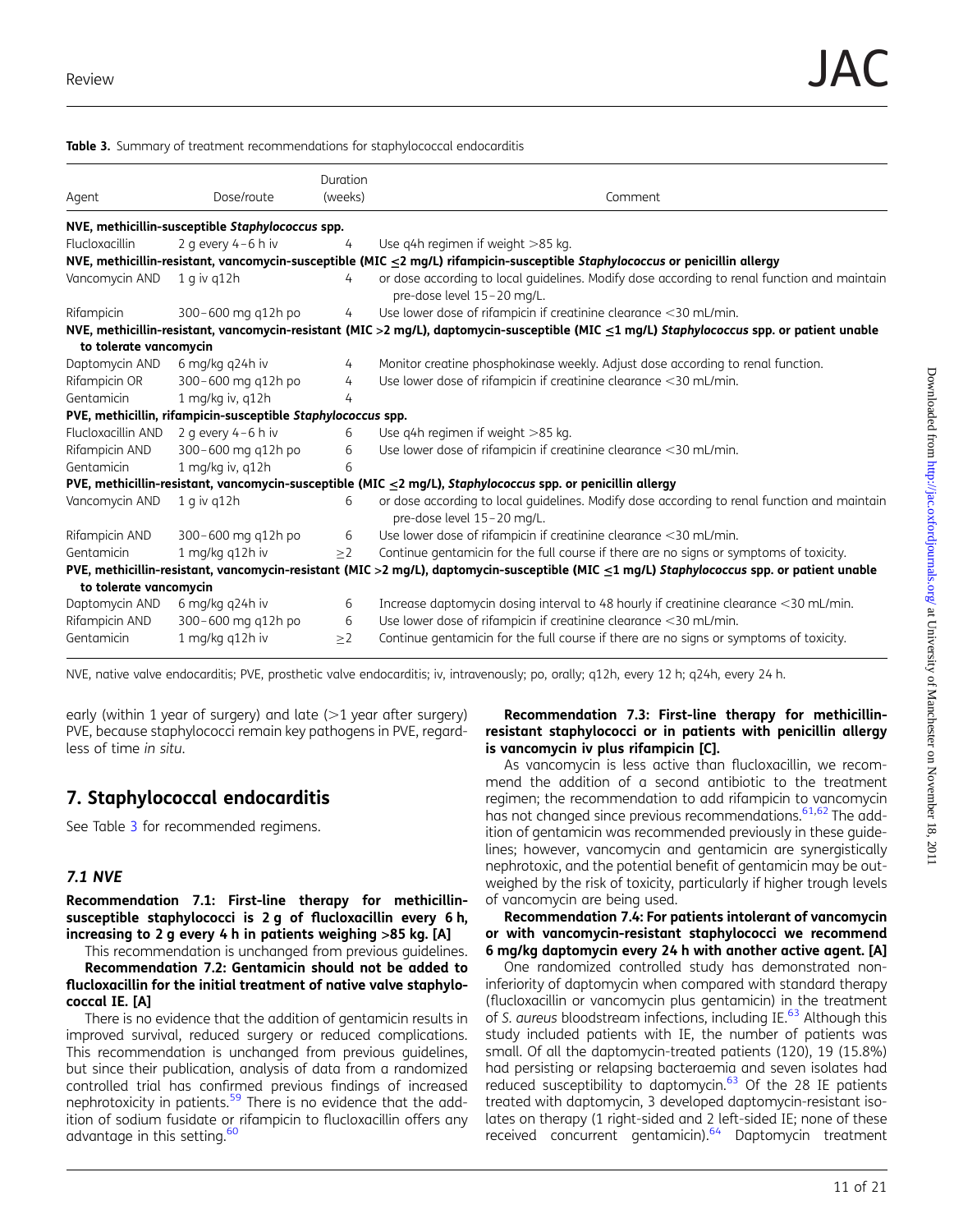| Regimen | Antimicrobial                                                                         | Dose and route                          | Duration<br>(weeks) | Comment                                                                                                                                                               |
|---------|---------------------------------------------------------------------------------------|-----------------------------------------|---------------------|-----------------------------------------------------------------------------------------------------------------------------------------------------------------------|
|         | Treatment options for streptococci (penicillin MIC $\leq$ 0.125 mg/L)                 |                                         |                     |                                                                                                                                                                       |
| 1.      | benzylpenicillin <sup>a</sup><br>monotherapy                                          | $1.2$ g g4h iv                          | $4 - 6$             | preferred narrow-spectrum regimen, particularly for patients at risk of C. difficile<br>or high risk of nephrotoxicity                                                |
| 2.      | ceftriaxone<br>monotherapy                                                            | 2 g once a day iv/im                    | $4 - 6$             | not advised for patients at risk of C. difficile infection; suitable for OPAT                                                                                         |
| 3.      | benzylpenicillin <sup>a</sup> AND<br>gentamicin                                       | $1.2$ g g4h iv<br>1 mg/kg q12h iv       | 2<br>2              | not advised for patients with PVE, extra-cardiac foci of infection, any indications<br>for surgery (Figure 5), high risk of nephrotoxicity or at risk of C. difficile |
| 4.      | ceftriaxone AND<br>gentamicin                                                         | 2 g once a day iv/im<br>1 mg/kg q12h iv | 2<br>2              | not advised for patients with PVE, extra-cardiac foci of infection, any indications<br>for surgery (Figure 5), high risk of nephrotoxicity or at risk of C. difficile |
|         | Treatment of streptococci (penicillin MIC > 0.125 to $\leq$ 0.5 mg/L)                 |                                         |                     |                                                                                                                                                                       |
| 5.      | benzylpenicillin <sup>a</sup> AND<br>gentamicin                                       | $2.4$ g g4h iv<br>1 mg/kg q12h iv       | $4 - 6$             | preferred regimen, particularly for patients at risk of C. difficile                                                                                                  |
|         | Treatment of Abiotrophia and Granulicatella spp. (nutritionally variant streptococci) |                                         |                     |                                                                                                                                                                       |
| 6.      | benzylpenicillin <sup>a</sup> AND<br>gentamicin                                       | $2.4$ g g4h iv<br>1 mg/kg q12h iv       | $4 - 6$<br>$4 - 6$  | preferred regimen, particularly for patients at risk of C. difficile                                                                                                  |
|         | Treatment of streptococci penicillin MIC > 0.5 mg/L <sup>b</sup>                      |                                         |                     |                                                                                                                                                                       |
|         | Treatment of streptococci in patients with significant penicillin allergy             |                                         |                     |                                                                                                                                                                       |
| 7.      | vancomycin AND<br>gentamicin                                                          | 1 g q12h<br>1 mg/kg q12h iv             | $4 - 6$<br>$\geq$ 2 | or dosed according to local guidelines                                                                                                                                |
| 8.      | teicoplanin AND<br>gentamicin                                                         | see Section 5.2.2<br>1 mg/kg iv q12h    | $4 - 6$<br>$\geq$ 2 | preferred option when high risk of nephrotoxicity                                                                                                                     |

<span id="page-11-0"></span>Table 4. Summary of treatment recommendations for streptococcal endocarditis

OPAT, outpatient antimicrobial therapy; PVE, prosthetic valve endocarditis; im, intramuscularly; iv, intravenously; q4h, every 4 h; q12h, every 12 h. All drug dosages to be adjusted in renal impairment; gentamicin, vancomycin and teicoplanin levels to be monitored. <sup>a</sup>Amoxicillin 2 g every 4-6 h may be used in place of benzylpenicillin 1.2-2.4 g every 4 h.

<sup>b</sup>See guidelines for the treatment of enterococci.

failure for IE, associated with the development of resistance to daptomycin, is well described.<sup>[65](#page-18-0)-[73](#page-18-0)</sup> All but one of the separately reported cases of daptomycin resistance have occurred in patients treated with daptomycin monotherapy.<sup>[63](#page-18-0)-[73](#page-18-0)</sup> Nevertheless, daptomycin is more rapidly bactericidal than vancomycin, which makes it an attractive agent for the treatment of endocarditis. Current UK prescribing guidelines recommend 6 mg/kg once daily, but higher doses have been advocated by other authorities. Because rates of development of resistance are high and because of the serious implications of treatment failure, we recommend the addition of another active agent (e.g. rifampicin, gentamicin or linezolid, depending on susceptibility) to daptomycin, pending further information.

No new data have been reviewed to change previous recommendations regarding teicoplanin for staphylococcal IE. Linezolid has been used successfully to treat staphylococcal endocarditis in individual cases for whom conventional therapy has either been contraindicated or unsuccessful. Linezolid is a bacteriostatic agent and so we cannot recommend it as monotherapy.

### 7.2 PVE

Recommendation 7.5: First-line therapy for susceptible isolates is vancomycin, rifampicin and gentamicin. [C]

Recommendation 7.6: Daptomycin can be used in place of vancomycin for patients unresponsive to or intolerant of vancomycin or with vancomycin-resistant isolates. [C]

Recommendations for first-line therapy and penicillin allergy have not changed from previous guidelines. Daptomycin has been used successfully, in combination with other agents, to treat PVE caused by staphylococci, but published data are limited.<sup>[73](#page-18-0)</sup>

### 7.3 Duration of therapy

Recommendation 7.7: Intravenous therapy for 4 weeks is recommended for staphylococcal NVE, which should be extended to  $\geq 6$  weeks in patients with intracardiac prostheses, secondary lung abscesses and osteomyelitis. [B]

This is unchanged from previous recommendations.

Recommendation 7.8: Routine switch to oral antimicrobials is not recommended.

## 8. Streptococcal endocarditis

Regimens for streptococcal IE are summarized in Table 4.

Recommendation 8.1: Options for treatment should be determined based on the level of penicillin susceptibility and patient risk factors (See Table 4). [B]

Recommendation 8.2: Treatment for endocarditis caused by streptococci with a penicillin MIC >0.5 mg/L should follow the guidelines for enterococci. [B]

Recommendation 8.3: Where a range of time for treatment length is given, we advise that the longer course is used for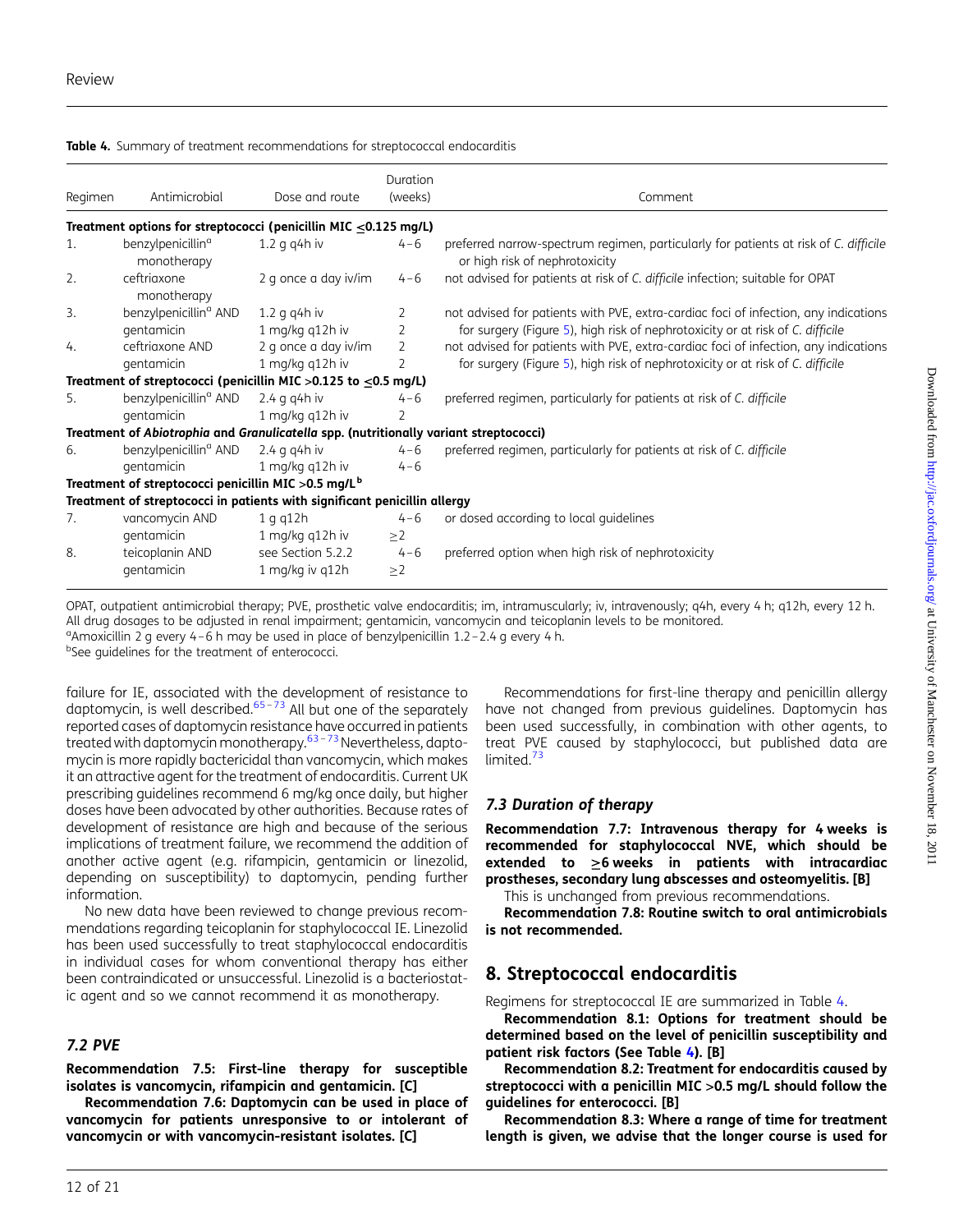#### PVE, or patients with secondary brain abscesses or vertebral osteomyelitis. [C]

Since the publication of the 2004 guidelines, the areas of further debate around the treatment of streptococcal endocarditis have included the role of gentamicin, the appropriate breakpoints for moderate and high-level penicillin resistance, and the treatment of patients with penicillin allergy.

The role of gentamicin has been questioned because of concerns of toxicity. A meta-analysis of the use of gentamicin only identified one randomized controlled trial for the treatment of streptococcal endocarditis and therefore concluded that there was insufficient evidence.<sup>[74](#page-18-0)</sup> A recent endocarditis study showed that a combination of gentamicin and a  $\beta$ -lactam led to a reduction in the estimated creatinine clearance compared with  $\beta$ -lactam monotherapy, but there was no association between the change in renal function during treatment and the postdischarge mortality for streptococcal or enterococcal endocarditis. The authors concluded that gentamicin did have a role in the treatment of endocarditis.<sup>[75](#page-18-0)</sup> The potential risk of aminoglycosides has to be balanced against the benefit of shorter treatment length for the very susceptible streptococci (see Table [4\)](#page-11-0) and more effective treatment of moderately penicillin-resistant streptococci. (See also the discussion on reducing gentamicin toxicity under enterococcal endocarditis.)

There have been concerns that the prevalence of penicillinresistant streptococci may be increasing. A recent BSAC study reviewed 2344 streptococci causing bacteraemia, from 2001 to 2006. No  $\beta$ -haemolytic streptococci (groups A, B, C and G) were resistant to penicillin (breakpoint of 0.125 mg/L), whereas rates of penicillin resistance for non-haemolytic and  $\alpha$ -haemolytic streptococci varied between 13% and 17% each year, with no significant change over 6 years. Most resistant isolates had an MIC between 0.25 and 1 mg/L; none had an MIC  $>8$  mg/L. All isolates were susceptible to vancomycin and teicoplanin (MIC  $\leq$ 4 mg/L).<sup>[76](#page-18-0)</sup>

A combination of 4 –6 weeks of high-dose benzylpenicillin with 2 weeks of an aminoglycoside has been recommended for streptococci with moderate penicillin resistance. Moderate penicillin resistance was defined in the 2005 AHA guidelines as an MIC  $>$  0.125 and  $<$  0.5 mg/L. A treatment regimen for enterococci (e.g. 4 –6 weeks of a penicillin plus an aminoglycoside) was advised for streptococci with an MIC  $>0.5$  mg/L.<sup>50</sup> In the more recent ESC guidelines, relative resistance to penicillin was defined as an MIC between 0.125 and 2 mg/L.<sup>49</sup> In justification, the authors describe treatment of 60 patients with streptococcal endocarditis. If cases with inadequate information, those given additional antibiotics or those where the patient had valve replacement are excluded, there were 11 individuals infected with streptococci with MICs between 0.5 and 8 mg/L who were successfully treated with just 2 weeks of high-dose benzylpenicil-lin and aminoglycoside.<sup>[77,78](#page-18-0)</sup> While this appears encouraging, it is possible that the patients treated for the shorter period had good prognostic indicators or a very prompt response to treatment. In the absence of a randomized controlled trial, therefore, we continue to advise 4 –6 weeks of high-dose benzylpenicillin with 2 weeks of an aminoglycoside for streptococci with a penicillin MIC  $>0.125$  and  $\leq 0.5$  mg/L, and treatment for streptococci with an MIC > 0.5 and  $\leq$ 2 mg/L to follow the guidelines for enterococci.

Streptococci more commonly cause late- rather than early-onset PVE. There are limited clinical data on the treatment

of this condition. Where a range of time for treatment length is given, we advise that the longer course is used for PVE.

Endocarditis caused by Abiotrophia and Granulicatella species (collectively referred to as nutritionally variant streptococci) has a high rate of complications and treatment failure. It is also difficult to reliably measure antibiotic susceptibility in vitro and tolerance is common.<sup>79,[80](#page-18-0)</sup> A retrospective case review published in 2007 described eight cases of endocarditis that were successfully treated with a combination of surgery, benzylpenicillin or vancomycin for 6 weeks combined with ≥2 weeks of gentami- $\sin^{81}$  $\sin^{81}$  $\sin^{81}$  We therefore advise that 4-6 weeks of the combination of benzylpenicillin/amoxicillin plus gentamicin is used to treat these microorganisms.

It is difficult to determine the appropriate breakpoint for 'high-level' penicillin resistance such that an alternative agent, such as vancomycin, should be used. Penicillin breakpoints quoted for infections other than IE are not helpful, as IE is treated with far higher penicillin doses than are used for most other infections and peak serum levels can be  $>$ 100-fold greater than the MIC. In addition, combination with gentamicin is synergistic. The AHA guidelines advise treating streptococci with an MIC  $>$  0.5 mg/L according to the regimen for enterococci (e.g. 6 weeks penicillin plus gentamicin) and, by inference, the breakpoint for 'high-level' penicillin resistance for streptococci would be the same as the CLSI penicillin breakpoint for enterococci (≥16 mg/L). Accepting that there are still insufficient clinical data, the ESC suggest that vancomycin is used for streptococci with an MIC  $>4$  mg/L. We have followed the ESC lead and adopted this advice.

There has been recent debate about the appropriate penicillin breakpoints for Streptococcus pneumoniae.<sup>[82](#page-18-0)</sup> We advise the use of the same endocarditis breakpoints as for other streptococci. As 28% of patients with pneumococcal endocarditis also have meningitis,<sup>[83](#page-18-0)</sup> we advise that the meningitis breakpoints should be used when meningitis is also present (i.e. a penicillin breakpoint of 0.06 mg/L and ceftriaxone 0.5 mg/L).

Vancomycin or teicoplanin are still the preferred treatment for patients with immediate-type (IgE-mediated) penicillin allergy. In the ESC guidelines, vancomycin plus gentamicin is recommended for allergic patients who are infected with relatively penicillin-resistant streptococci (MIC 0.125-2 mg/L), while vancomycin monotherapy is recommended for penicillinsusceptible isolates. We would question the logic of determining whether gentamicin should be added on the basis of penicillin resistance. Animal models have shown that the combination of vancomycin with gentamicin is better than vancomycin monotherapy, $84$  but a recent small clinical study and case report described successful vancomycin monotherapy for seven patients with streptococcal endocarditis, although two under-went surgery.<sup>[85](#page-18-0),[86](#page-18-0)</sup> As vancomycin-tolerant streptococci have been described with a vancomycin MBC well in excess of peak levels, it would seem prudent to treat penicillin-allergic patients with 4-6 weeks of vancomycin plus  $\geq$  weeks of gentamicin.

## 9. Enterococcal endocarditis

See Table [5](#page-13-0) for recommended regimens.

Recommendation 9.1: First-line therapy for susceptible enterococci is amoxicillin or high-dose penicillin with gentamicin. [B]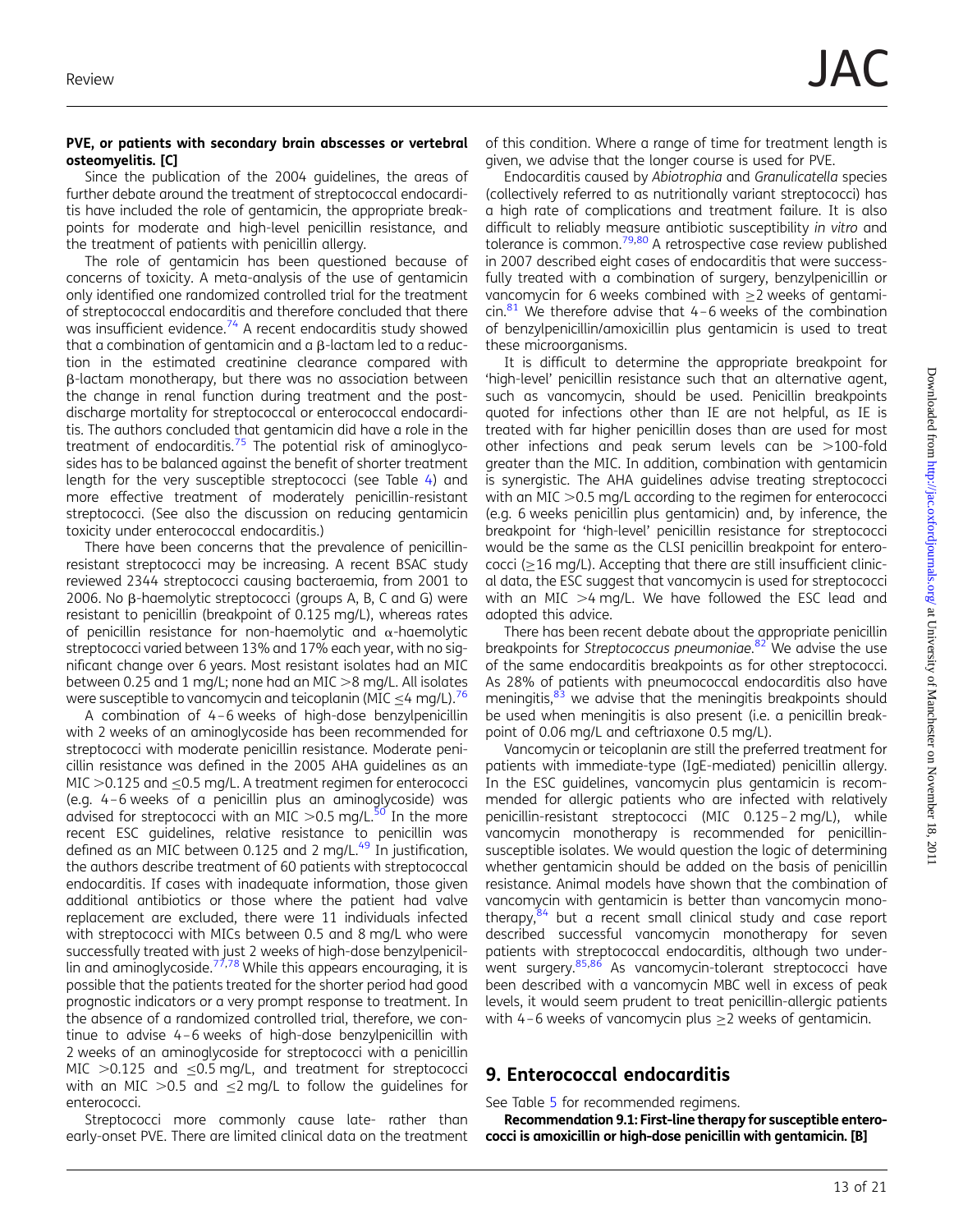| Regimen          | Antimicrobial                | Dose and route                                           | Duration (weeks)                  | Comment                                                                                                                           |
|------------------|------------------------------|----------------------------------------------------------|-----------------------------------|-----------------------------------------------------------------------------------------------------------------------------------|
| 1.               | amoxicillin OR               | $2$ g g4h iv                                             | $4 - 6$                           | for amoxicillin-susceptible (MIC $\leq$ 4 mg/L), penicillin MIC<br><4 mg/L AND gentamicin-susceptible (MIC <128 mg/L)<br>isolates |
|                  | penicillin AND               | $2.4$ g g4h iv                                           | $4 - 6$                           | duration 6 weeks for PVE                                                                                                          |
|                  | qentamicin <sup>a</sup>      | 1 mg/kg q12h iv                                          | $4-6$ (see<br>Recommendation 9.3) |                                                                                                                                   |
| 2.               | vancomycin <sup>a</sup> AND  | 1 g g12h iv or dosed<br>according to local<br>quidelines | $4 - 6$                           | for penicillin-allergic patient or amoxicillin- or penicillin<br>-resistant isolate;<br>ensure vancomycin MIC $\leq$ 4 mg/L       |
|                  | qentamicin <sup>a</sup>      | 1 mg/kg IBW g12h iv                                      | $4 - 6$                           | duration 6 weeks for PVE                                                                                                          |
| $\overline{3}$ . | teicoplanin <sup>a</sup> AND | 10 mg/kg q24h iv                                         | $4 - 6$                           | alternative to Regimen 2, see comments for Regimen 2;                                                                             |
|                  | qentamicin <sup>a</sup>      | 1 mg/kg q12h iv                                          | $4 - 6$                           | ensure teicoplanin MIC $\leq$ 2 mg/L                                                                                              |
| 4.               | amoxicillin <sup>a,b</sup>   | $2$ g g4h iv                                             | >6                                | for amoxicillin-susceptible (MIC $\leq$ 4 mg/L) AND high-level<br>gentamicin resistant (MIC $>128$ mg/L) isolates                 |

<span id="page-13-0"></span>Table 5. Summary of treatment recommendations for enterococcal endocarditis

PVE, prosthetic valve endocarditis; IBW, ideal body weight; iv, intravenously; q4h, every 4 h; q12h, every 12 h; q24h, every 24 h. <sup>a</sup>Amend dose according to renal function.

<sup>b</sup>Streptomycin 7.5 mg/kg every 12 h intramuscularly can be added if isolate is susceptible.

Recommendation 9.2: Glycopeptides in combination with gentamicin are second-line therapy for susceptible enterococci. [B]

Recommendation 9.3: There should be a low threshold for stopping gentamicin in patients with deteriorating renal function or other signs of toxicity. [B]

Enterococci remain the third most common cause of IE after staphylococci and oral streptococci, accounting for 10% of episodes.<sup>[3](#page-16-0)</sup> There have been no randomized clinical trials or significant changes in epidemiology since the publication of the previous guidelines to justify major changes to the treatment recommendations. Our recommendations are consistent with ESC guidelines<sup>[49](#page-17-0)</sup> except for minor differences in the gentamicin dosing regimen and suggestions for resistant strains (see below).

The addition of gentamicin to a cell wall-acting agent is still recommended for enterococcal endocarditis, but this is based more on established practice rather than evidence of superiority of combination therapy over monotherapy. We remain concerned about the toxicity of gentamicin, particularly as the majority of enterococcal endocarditis occurs in older patients.<sup>[87](#page-18-0)</sup> The anecdotal experience of the Working Party members suggests that starting 1 mg/kg gentamicin twice a day achieves appropriate levels in most cases, but longer dosing intervals may be required in patients with pre-existing renal impairment and according to serum levels. Since shorter courses of aminoglycosides can still effect a clinical cure,<sup>88</sup> we now recommend a low threshold for stopping aminoglycosides if renal function deteriorates or if signs of ototoxicity develop. Since there is no evidence that a short delay in the addition of an aminoglycoside to the primary treatment agent is detrimental to outcome, it would seem prudent to wait for the results of susceptibility testing before starting gentamicin to avoid the possibility of administering a potentially toxic antimicrobial until it has been proven that it has activity against the infecting microorganism.

There has been anecdotal success treating high-level aminoglycoside-resistant (HLAR) enterococcal endocarditis with

penicillin and ceftriaxone combinations.<sup>[89](#page-18-0)-[92](#page-19-0)</sup> However, in a nonrandomized open-label multicentre evaluation of this combination, an in-hospital mortality rate of 23% was reported, 90 which is much higher than the 11% seen in international studies.<sup>[87](#page-18-0)</sup> Given the lack of evidence that such penicillin with cephalosporin combination therapy is superior to monotherapy with penicillin, the current UK epidemic of C. difficile infection and increasing concerns about ESBL-producing microorganisms, the Working Party does not recommend the routine addition of ceftriaxone to a penicillin for HLAR enterococci.

Sporadic cases of IE caused by penicillin- and vancomycinresistant enterococci (VRE) continue to present treatment problems. Several case reports and series describe both successes and failures treating VRE IE with regimens containing both linezolid and daptomycin.<sup>[93](#page-19-0)-[101](#page-19-0)</sup> Daptomycin resistance has developed during therapy for enterococcal IE.<sup>[102](#page-19-0)</sup> Animal model data suggest that both daptomycin and linezolid are superior to glycopeptides for the treatment of glycopeptide-resistant enterococci.<sup>[103,104](#page-19-0)</sup> There are insufficient data to make recommendations for VRE IE, which should be discussed on a case-by-case basis.

## 10. HACEK endocarditis

Recommendation 10.1: Treatment should be with a  $\beta$ -lactamase-stable cephalosporin<sup>[21](#page-17-0)</sup> or amoxicillin if the isolate is susceptible. [B]

Recommendation 10.2: Gentamicin should only be added for the first 2 weeks of therapy. [C]

Recommendation 10.3: Ciprofloxacin can be considered an alternative agent. [C]

Recommendation 10.4: NVE should receive 4 weeks and PVE 6 weeks of treatment. [C]

The HACEK group of fastidious extracellular Gram-negative bacteria are uncommon and cause an estimated 3% of all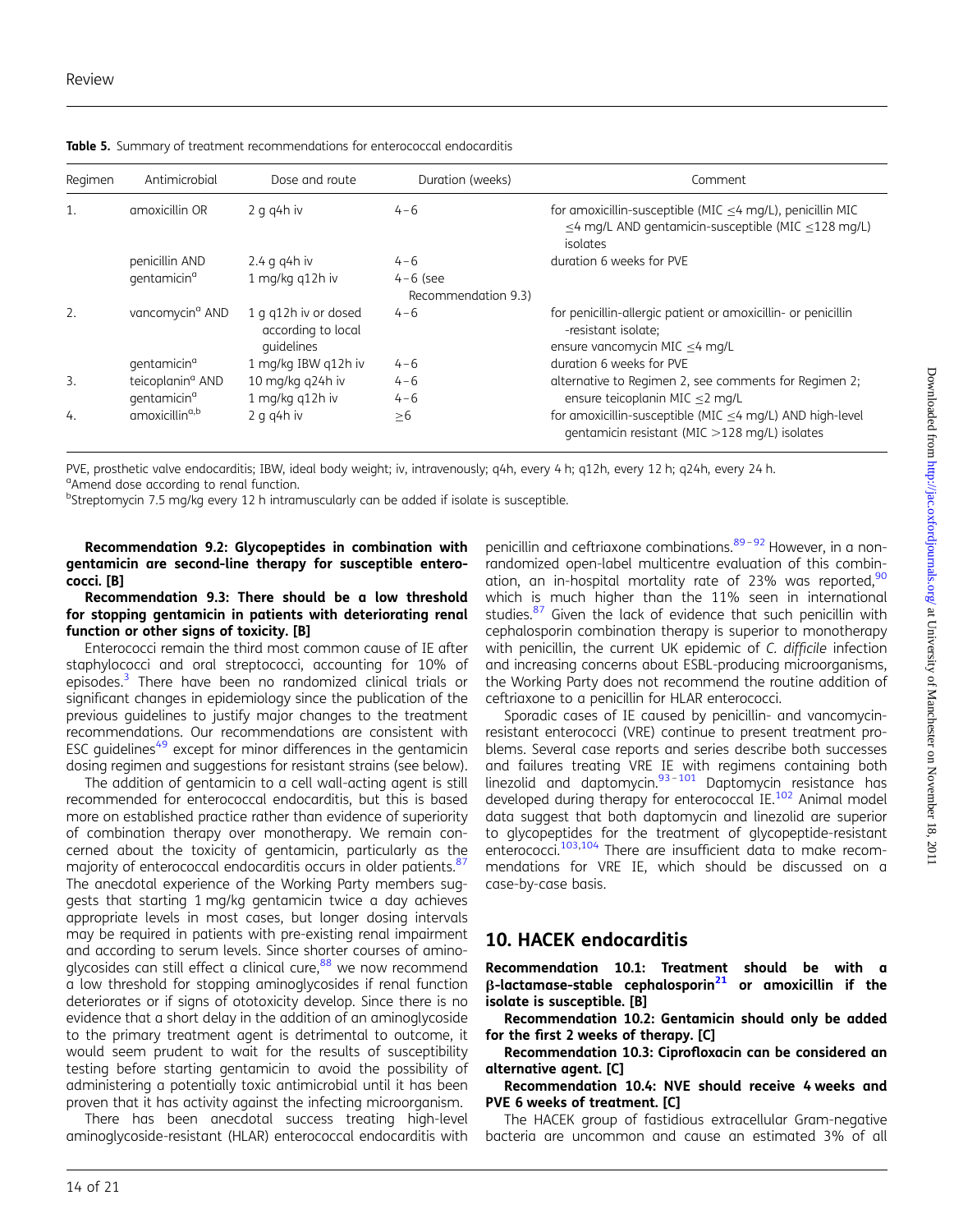Table 6. Summary of treatment recommendations for Q fever

| Regimen | Antimicrobial                                       | Dose                            | Duration                                              |
|---------|-----------------------------------------------------|---------------------------------|-------------------------------------------------------|
| 1.      | doxycycline <sup>a</sup> and<br>hydroxychloroquineb | 100 mg q12h po<br>200 mg q8h po | both antibiotics for<br>>18 months and<br>$<$ 4 years |
| 2.      | doxycycline <sup>a</sup> and<br>ciprofloxacin       | $100$ mg po<br>200 mg g12h po   | $\geq$ 3 years                                        |

q8h, every 8 h; q12h, every 12 h; po, orally.

<sup>a</sup>In slow responders, defined as <50% reduction in mean phase 1 titres, doxycycline dosing should be adjusted to achieve serum levels of  $\leq$ 5 mg/ L.[119](#page-19-0)

b Plasma levels to be maintained at 0.8–1.2 mg/L. Monthly serum levels must be obtained and dose adjusted accordingly. Photosensitivity is common. Retinal accumulation necessitates regular examination.

cases of IE.[105,106](#page-19-0) Ciprofloxacin has been successfully used to treat HACEK IE and can be administered orally; it has therefore been included as an alternative agent for therapy.

### 11. Q fever

See Table 6 for recommended regimens.

Recommendation 11.1: A combination of doxycycline and hydroxychloroquine for  $\geq$ 18 months provides bactericidal activity and adequate protection from relapse.<sup>[107](#page-19-0)</sup>[B]

Recommendation 11.2: Antibody titres should be determined every 6 months whilst on treatment and then every 3 months for a minimum of 2 years once treatment has been discontinued. [B]

Recommendation 11.3: Patients should be considered cured when IgG antibodies to C. burnetii phase I are <1:800 and phase I IgM and IgA antibodies are  $<$ 1:50. $107$ 

C. burnetii is an obligate intracellular pathogen and is the causative microorganism of Q fever. C. burnetii causes up to 3% of all cases of IE in England and Wales.<sup>[108](#page-19-0)</sup> The estimated incidence of IE in those who contract Q fever ranges from  $7\%^{109}$  to  $67\%$ <sup>[110](#page-19-0)</sup> and is the primary manifestation of chronic infection.<sup>[111](#page-19-0)</sup> Patients likely to develop Q-fever IE are those with predisposing valvular damage or prosthetic heart valves.<sup>[112,113](#page-19-0)</sup> C. burnetii is the commonest cause of culture-negative  $IE^{114}$  Relative resistance to doxycycline has been reported recently and higher doses have been recommended in patients whose phase I anti-body titres are slow to decrease.<sup>[115](#page-19-0),[116](#page-19-0)</sup>

## 12. Bartonella endocarditis

See Table 7 for recommended regimens.

Recommendation 12.1: Treatment should be with gentami $cin$  in combination with a  $\beta$ -lactam or doxycycline for a minimum of 4 weeks.<sup>[117](#page-19-0),[118](#page-19-0)</sup>

Bartonella spp. are facultative intracellular Gram-negative aerobic bacteria that cause up to 3% of all cases of IE.<sup>[23](#page-17-0)</sup> B. quintana can cause trench fever and IE, and is transmitted by the body louse. Predisposing factors to infection include homelessness and alcoholism. $119,120$  $119,120$  $119,120$  B. henselae is the causative microorganism of cat-scratch fever and rarely IE. IE is a feature of Table 7. Summary of treatment recommendations for Bartonella IE

| Agent                         | Dose/route                       | Duration<br>(weeks) | Comment                                                         |
|-------------------------------|----------------------------------|---------------------|-----------------------------------------------------------------|
| Amoxicillin AND               | $2$ g g4h iv                     | 6                   | if penicillin allergic use<br>tetracycline                      |
| gentamicin                    | 1 mg/kg g8h iv                   | 4                   | regular serum levels<br>are needed to quide<br>maintenance dose |
| Doxycycline AND<br>gentamicin | 200 mg q24h po<br>1 mg/kg q8h iv |                     |                                                                 |

po, orally; iv, intravenously; q4h, every 4 h; q8h, every 8 h; q24h, every 24 h.

chronic Bartonella infection.<sup>[121](#page-19-0)</sup> Only aminoglycosides have bac-tericidal activity against Bartonella spp.,<sup>[122](#page-19-0)</sup> although susceptibility to macrolides, rifampicin and tetracycline has been demonstrated.<sup>[123](#page-19-0)</sup>

## 13. Other Gram-negative bacteria

A wide range of other Gram-negative bacteria continue to cause a small proportion (<5%) of IE.<sup>124</sup> Risk factors include intravenous drug use, end-stage liver disease, central venous catheters and old age. Members of the Enterobacteriaceae, Acinetobacter spp. and P. aeruginosa have all been implicated. Ever-changing resistance patterns, such as the spread of ESBL-producing isolates, and multidrug- or pan-drug-resistant strains complicate therapy and preclude clear evidence-based recommendations for therapy. The Working Party continues to support the principle that combination therapy [where possible comprising a  $\beta$ -lactam (which could be amoxicillin, a cephalosporin or a carbapenem) and aminoglycoside] may offer synergy and prevent the emergence of resistance, but acknowledges that there are a lack of supporting clinical data in this context. It seems reasonable to consider therapeutic 'once-daily' gentamicin dosing regimens (e.g. 7 mg/kg 'Hartford' dosing regimen) for the treatment of these infections, rather than the lower 'synergistic' dose recommended for IE caused by Gram-positive bacteria, because the post-dose levels recommended for the latter (3 –5 mg/kg) are likely to be unreliable for Gram-negative sepsis. As in the previous edition of these guidelines, high-dose therapy, based on careful in vitro susceptibility testing, and early consideration of surgery are recommended. It may not always be appropriate to add an aminoglycoside because of concerns about nephrotoxicity. Likewise, prolonged high-dose gentamicin carries a significant risk of nephrotoxicity and careful monitoring for toxicity, including audiometry, is advised for courses longer than 2 weeks.

## 14. Fungal endocarditis

See Table [8](#page-15-0) for recommended regimens.

Fungi cause endocarditis in  $\sim$ 2%-4% of all endocarditis cases.<sup>[125](#page-19-0)</sup> Of these, Candida albicans causes  $\sim$ 25% of cases, other Candida species cause  $\sim$ 25%, Aspergillus species (notably Aspergillus fumigatus, Aspergillus flavus and Aspergillus terreus) cause 25% and a wide variety of other fungi are implicated in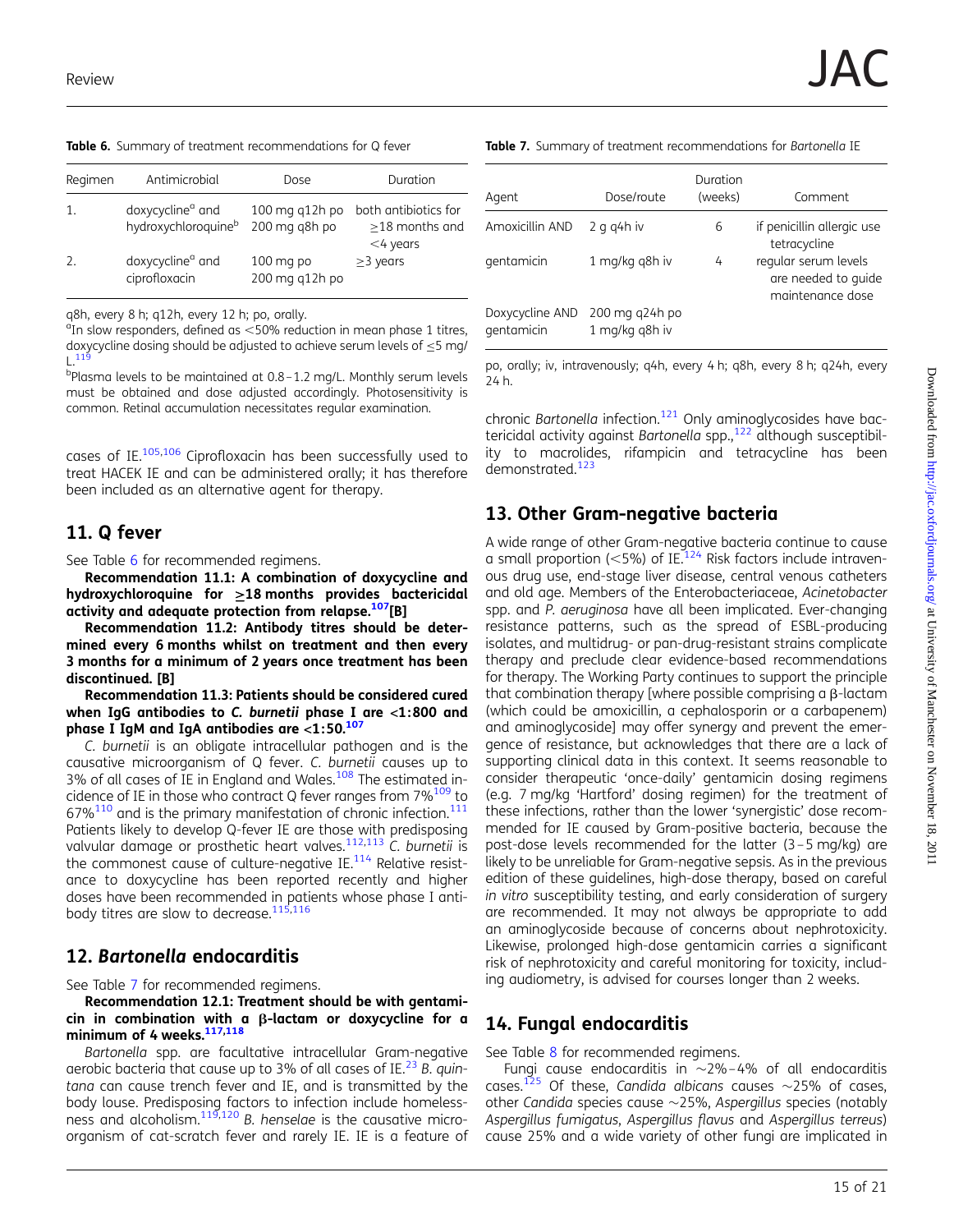| Antifungal<br>agent | Dose/route                                                                     | Serum levels<br>required?                   | Role in treating Candida<br>endocarditis                           | Role in treating Aspergillus endocarditis                                                                                |
|---------------------|--------------------------------------------------------------------------------|---------------------------------------------|--------------------------------------------------------------------|--------------------------------------------------------------------------------------------------------------------------|
| Fluconazole         | 400 mg daily, only reduced in<br>severe renal failure/dialysis                 | no                                          | long-term suppressive therapy none                                 |                                                                                                                          |
| Voriconazole        | intravenous therapy preferred<br>initially, licensed doses                     | yes, with dose<br>modification<br>important | for fluconazole-resistant,<br>voriconazole-susceptible<br>isolates | long-term suppressive therapy first-line therapy with long-term suppression                                              |
| Amphotericin<br>B   | 3 mg/kg/24 h (AmBisome)<br>5 mg/kg/day (Abelcet)<br>1 mg/kg/day<br>(Fungizone) | no                                          | second-line therapy                                                | second-line therapy, or first line if azole<br>resistance; should not be used for A. terreus<br>or A. nidulans infection |
| Micafungin          | 200 mg daily                                                                   | no                                          | first-line therapy                                                 | third- or fourth-line therapy                                                                                            |
| Caspofungin         | 70 mg loading, 50-100 mg<br>daily                                              | no                                          | first-line therapy                                                 | no role                                                                                                                  |
| Anidulafungin       | licensed doses                                                                 | no                                          | first-line therapy                                                 | no role                                                                                                                  |
| Posaconazole        | 400 mg twice daily                                                             | ves                                         | no role                                                            | third- or fourth-line therapy, long-term<br>suppressive therapy                                                          |
| Flucytosine         | 100 mg/kg/day in three doses,<br>reduced with renal<br>dysfunction             | yes, with dose<br>modification<br>important | as combination therapy with<br>amphotericin B                      | as combination therapy with amphotericin B                                                                               |
| <b>Itraconazole</b> | <b>NA</b>                                                                      | NA.                                         | no role                                                            | no role                                                                                                                  |

<span id="page-15-0"></span>Table 8. Summary of treatment recommendations for fungal endocarditis

NA, not applicable.

the remaining 25% of cases.<sup>[126](#page-19-0)</sup> Fungal endocarditis is most common in patients with prosthetic valves, but also occurs in intravenous drug abusers, neonates and immunocompromised patients. Candida endocarditis is usually a healthcare-associated infection (87%), $^{125}$  $^{125}$  $^{125}$  and  $\sim$ 75% of Aspergillus endocarditis cases follow some form of cardiac surgery and may occur in clusters related to contaminated operating room  $air^{127}$  $air^{127}$  $air^{127}$  or high spore counts in the ward environment.<sup>[128](#page-19-0)</sup> Almost all cases of Aspergillus endocarditis have occurred in adults, but premature neonates with candidaemia may also develop Candida endocarditis.

### 14.1 Candida endocarditis

Recommendation 14.1: Initial treatment should be with an echinocandin or amphotericin B (preferably a lipid preparation), and modified, once the species and susceptibility profile is known, if required. [C]

Recommendation 14.2: Surgical valve replacement is highly desirable, if technically feasible. [C]

The outcome following antifungal treatment for Candida endocarditis may have improved slightly over the past 5 years. Some reports indicate better outcomes following medical and surgical intervention; others indicate equivalent outcomes. In neonates, medical therapy alone is as successful as combined therapy, $129$  although each case should be considered on its merits. In adults, the outcome following medical therapy alone was as good as that following combined medical and surgical therapy.<sup>130</sup> However, individual circumstances vary substantially and clinical judgement is required to assess the relative risks in each patient. The surgical excision of infected material may be critically important in patients with relatively resistant

organisms, systemic emboli, valvular dysfunction or other complicating factors preventing adequate medical therapy, such as drug intolerance or significant renal dysfunction. For those infected with susceptible Candida isolates, antifungal treatment with lipid-associated amphotericin B or an echinocandin (most experience is with caspofungin) is first line. Many authorities recommend the addition of flucytosine to amphotericin B. Amphotericin B therapy is preferred to echinocandin therapy in those infected with Candida parapsilosis, Candida guilliermondii and Candida famata, as these organisms are intrinsically less susceptible to, and rarely killed by, the echinocandins. Echinocandin therapy is preferred in those with Candida krusei infection, as this organism is less susceptible to amphotericin B. Intravenous therapy should not be for  $<4$  weeks and may need to be for much longer. Long-term oral fluconazole therapy, for those with susceptible organisms, is appropriate after prolonged intravenous therapy. $131$  In those with infected prosthetic material, fluconazole may need to be lifelong.

## 14.2 Aspergillus endocarditis

Recommendation 14.3: Initial treatment should be with voriconazole, with confirmation of susceptibility of the isolate to voriconazole and therapeutic drug monitoring. [C]

Recommendation 14.4: Surgical valve replacement is mandatory for survival. [B]

Surgical excision and valve replacement is important for a successful outcome in Aspergillus valvular endocarditis; exceptionally few patients have ever survived without surgical intervention. Optimal antifungal therapy is not clear, but voriconazole as first-line therapy is recommended for several reasons. In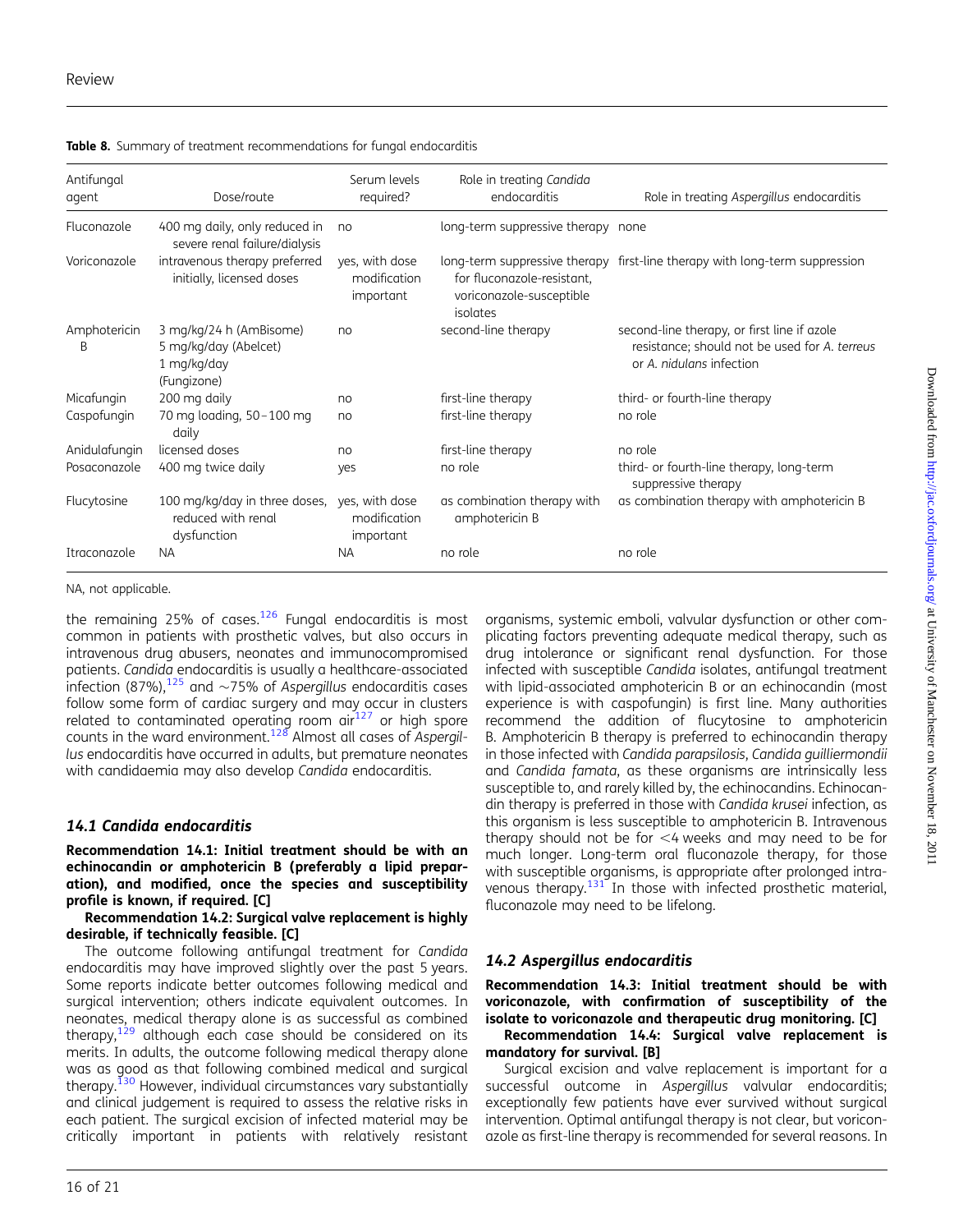<span id="page-16-0"></span>an animal model of Aspergillus endocarditis, voriconazole at adequate doses was curative.<sup>132</sup> Several case reports have indicated success with voriconazole. Voriconazole is the recommended primary therapy for other sites of invasive Aspergil- $\mu$ s.<sup>[133](#page-20-0)–[135](#page-20-0)</sup> However, the pre-clinical data indicate that it is critical in Aspergillus endocarditis to achieve adequate plasma concentrations of voriconazole, that some patients cannot tolerate voriconazole and that some azole resistance has been described in A. fumigatus. In these circumstances lipid-associated amphotericin B would be appropriate, possibly with flucytosine. Both A. terreus and Aspergillus nidulans are amphotericin B resistant, in which case oral posaconazole therapy might be a better substitute for voriconazole than amphotericin B, if required. Echinocandins are not recommended as they are never fungicidal for Aspergillus species.

### 14.3 Endocarditis due to other fungi

A large number of other fungi have caused fungal endocarditis, including Histoplasma capsulatum,<sup>[136](#page-20-0)</sup> Penicillium spp.,<sup>[137](#page-20-0)</sup> various Mucorales species,<sup>[126](#page-19-0)</sup> Trichosporon spp., Paecilomyces spp. and numerous other rare fungi. Overall, these rare fungi may account for as many as 25% of all mycological cases, but publication bias is probably partly responsible for this disproportionately high frequency compared with other forms of invasive fungal disease. Management requires optimizing antifungal therapy, recognizing a much higher proportion of intrinsic antifungal resistance amongst these fungi than among Aspergillus and Candida spp.

### 14.4 General recommendations

A positive culture result is highly desirable, so excised valves and tissue should be cultured for fungi as well as bacteria, and isolates should not be discarded. Susceptibility testing must be undertaken for any fungus causing endocarditis, including the determination of minimal fungicidal concentrations. Azole resistance in A. fumigatus and both echinocandin and azole resistance in Candida spp. are of particular concern. If fungi continue to be isolated from blood cultures obtained after 1 week of treatment, they should also be susceptibility tested, as resistance may emerge on therapy. Fungal blood cultures should continue to be taken for at least the first 2 weeks on therapy and if any deterioration occurs, after this. In cases where no cultures have been positive, but tissue is available, molecular methods of speciation should be used as histopathology interpretation is inadequate to guide therapy optimally. For drugs with variable bioavailability (especially the azoles and flucytosine), therapeutic drug monitoring is important. Key biomarkers (antigen, PCR, glucan, imaging to include vegetation size measurements and antibody) should be obtained before therapy to assist with monitoring antifungal therapy, including recognizing breakthrough infection.

## Acknowledgements

We thank Dr Vittoria Lutje for literature searches, Professor Marjan Jahangiri of St George's Healthcare NHS Trust for her contribution and Mrs Angie Thompson for assistance with correction to the text.

## Funding

The Working Party is supported by the BSAC.

## Transparency declarations

F. K. G. currently sits on the Advisory Boards of Merck and Astellas. She previously sat on the Advisory Boards of Novartis and Pfizer, and has received a travel grant from Roche. J. F. has received funding from Novartis comprising a speaker's fee for the European Cystic Fibrosis conference and a consultancy fee for advice on Tobramycin Inhaled Powder. All other authors have none to declare.

## References

1 Elliott TS, Foweraker J, Gould FK et al. Guidelines for the antibiotic treatment of endocarditis in adults: report of the Working Party of the British Society for Antimicrobial Chemotherapy. J Antimicrob Chemother 2004; 54: 971–81.

2 Prendergast BD. The changing face of infective endocarditis. Heart 2006; 92: 879–85.

3 Murdoch DR, Corey GR, Hoen B et al. Clinical presentation, etiology, and outcome of infective endocarditis in the 21st century: the International Collaboration on Endocarditis-Prospective Cohort Study. Arch Intern Med 2009; 169: 463–73.

4 Perez de Isla L, Zamorano J, Lennie V et al. Negative blood culture infective endocarditis in the elderly: long-term follow-up. Gerontology 2007; 53: 245–9.

5 National Institute for Health and Clinical Excellence. Guideline 64. Prophylaxis against Infective Endocarditis: Antimicrobial Prophylaxis against Infective Endocarditis in Adults and Children Undergoing Interventional Procedures. March 2008. [http://www.nice.org.uk/](http://www.nice.org.uk/nicemedia/pdf/CG64NICEguidance.pdf) [nicemedia/pdf/CG64NICEguidance.pdf](http://www.nice.org.uk/nicemedia/pdf/CG64NICEguidance.pdf) (15 September 2011, date last accessed).

6 Durack DT, Lukes AS, Bright DK. New criteria for diagnosis of infective endocarditis: utilization of specific echocardiographic findings. Duke Endocarditis Service. Am J Med 1994; 96: 200–9.

7 Sachdev M, Peterson GE, Jollis JG. Imaging techniques for diagnosis of infective endocarditis. Infect Dis Clin North Am 2002; 16: 319–37.

8 Greaves K, Mou D, Patel A et al. Clinical criteria and the appropriate use of transthoracic echocardiography for the exclusion of infective endocarditis. Heart 2003; 89: 273–5.

9 Petti CA, Fowler VG Jr. Staphylococcus aureus bacteremia and endocarditis. Cardiol Clin 2003; 21: 219–33.

10 Prendergast BD. Diagnostic criteria and problems in infective endocarditis. Heart 2004; 90: 611–3.

11 Fournier PE, Casalta JP, Habib G et al. Modification of the diagnostic criteria proposed by the Duke Endocarditis Service to permit improved diagnosis of Q fever endocarditis. Am J Med 1996; 100: 629-33.

12 Li JS, Sexton DJ, Mick N et al. Proposed modifications to the Duke criteria for the diagnosis of infective endocarditis. Clin Infect Dis 2000; 30: 633–8.

13 Department of Health (UK). Taking Blood Cultures: A Summary of Best Practice. [http://www.dh.gov.uk/dr\\_consum\\_dh/groups/dh\\_digitalassets/@](http://www.dh.gov.uk/dr_consum_dh/groups/dh_digitalassets/@dh/@en/documents/digitalasset/dh_078118.pdf) [dh/@en/documents/digitalasset/dh\\_078118.pdf](http://www.dh.gov.uk/dr_consum_dh/groups/dh_digitalassets/@dh/@en/documents/digitalasset/dh_078118.pdf) (15 September 2011, date last accessed).

14 Deresinski S. Principles of antibiotic therapy in severe infections: optimizing the therapeutic approach by use of laboratory and clinical data. Clin Infect Dis 2007; 45: S177–83.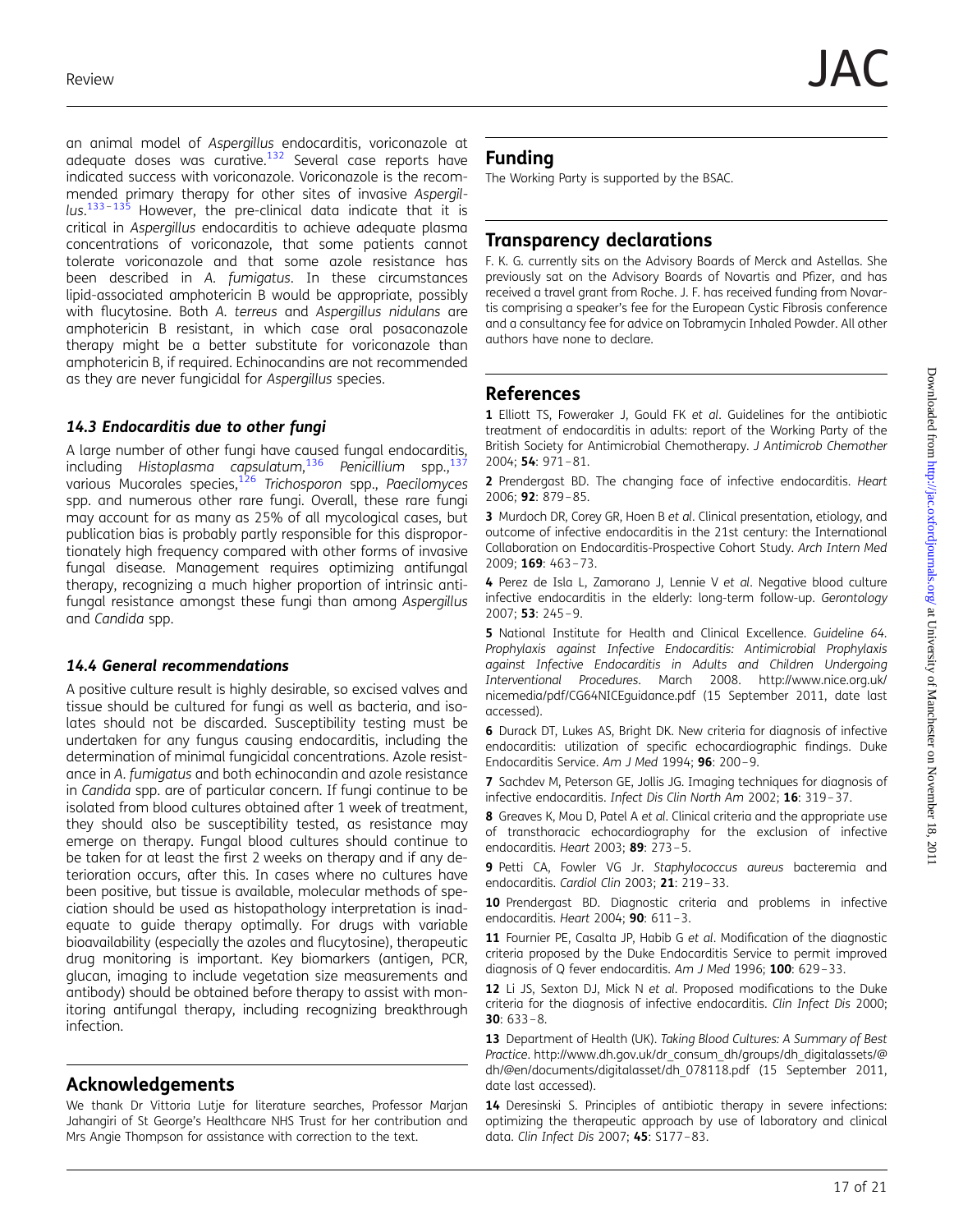<span id="page-17-0"></span>15 Blot F, Nitenberg G, Chachaty E et al. Diagnosis of catheter-related bacteraemia: a prospective comparison of the time to positivity of hub-blood versus peripheral-blood cultures. Lancet 1999; 354: 1071–7.

16 Horstkotte D, Follath F, Gutschik E et al. Guidelines on prevention, diagnosis and treatment of infective endocarditis executive summary; the Task Force of the European Society of Cardiology. Eur Heart J 2004; 25: 267–76.

17 Baron EJ, Scott JD, Tompkins LS. Prolonged incubation and extensive subculturing do not increase recovery of clinically significant microorganisms from standard automated blood cultures. Clin Infect Dis 2005; 41: 1677 –80.

18 Weinstein MP. Emerging data indicating that extended incubation of blood cultures has little clinical value. Clin Infect Dis 2005; 41: 1681–2.

19 Petti CA, Bhally HS, Weinstein MP et al. Utility of extended blood culture incubation for isolation of Haemophilus, Actinobacillus, Cardiobacterium, Eikenella, and Kingella organisms: a retrospective multicenter evaluation. J Clin Microbiol 2006: 44: 257-9.

20 Andrews JM. Determination of minimum inhibitory concentrations. J Antimicrob Chemother 2001; 48 Suppl 1: 5–16.

21 Kugler KC, Biedenbach DJ, Jones RN. Determination of the antimicrobial activity of 29 clinically important compounds tested against fastidious HACEK group organisms. Diag Microbiol Infect Dis 1999; 34: 73–6.

22 Houpikian P, Raoult D. Diagnostic methods. Current best practices and guidelines for identification of difficult-to-culture pathogens in infective endocarditis. Cardiol Clin 2003; 21: 207–17.

23 Raoult D, Fournier PE, Drancourt M et al. Diagnosis of 22 new cases of Bartonella endocarditis. Ann Intern Med 1996; 125: 646–52.

24 Watkin RW, Lang S, Lambert PA et al. The microbial diagnosis of infective endocarditis. J Infect 2003; 47: 1–11.

25 Brouqui P, Raoult D. Endocarditis due to rare and fastidious bacteria. Clin Microbiol Rev 2001; 14: 177–207.

26 Houpikian P, Raoult D. Blood culture-negative endocarditis in a reference center: etiologic diagnosis of 348 cases. Medicine (Baltimore) 2005; 84: 162–73.

27 Maurin M, Eb F, Etienne J et al. Serological cross-reactions between Bartonella and Chlamydia species: implications for diagnosis. J Clin Microbiol 1997; 35: 2283–7.

28 Inan MB, Eyileten ZB, Ozcinar E et al. Native valve Brucella endocarditis. Clin Cardiol 2010; 33: E20–6.

29 Calabrese F, Carturan E, Thiene G. Cardiac infections: focus on molecular diagnosis. Cardiovasc Pathol 2010; 19: 321–5.

30 Muñoz P, Bouza E, Marín M et al. Heart valves should not be routinely cultured. J Clin Microbiol 2008; 46: 2897–901.

31 Lang S, Watkin RW, Lambert PA et al. Evaluation of PCR in the molecular diagnosis of endocarditis. J Infect 2004; 48: 269–75.

32 Millar BC, Moore JE. Current trends in the molecular diagnosis of infective endocarditis. Eur J Clin Microbiol Infect Dis 2004; 23: 353–65.

33 Breitkopf C, Hammel D, Scheld HH et al. Impact of a molecular approach to improve the microbiological diagnosis of infective heart valve endocarditis. Circulation 2005; 111: 1415-21.

34 Kotilainen P, Heiro M, Jalava J et al. Aetiological diagnosis of infective endocarditis by direct amplification of rRNA genes from surgically removed valve tissue. An 11-year experience in a Finnish teaching hospital. Ann Med 2006; 38: 263–73.

35 Marín M, Muñoz P, Sánchez M et al. Molecular diagnosis of infective endocarditis by real-time broad-range polymerase chain reaction (PCR) and sequencing directly from heart valve tissue. Medicine (Baltimore) 2007; 86: 195–202.

36 Voldstedlund M, Nørum Pedersen L, Baandrup U et al. Broad-range PCR and sequencing in routine diagnosis of infective endocarditis. APMIS 2008; 116: 190-8.

37 Madico GE, Rice PA. 16S-ribosomal DNA to diagnose culture-negative endocarditis. Curr Infect Dis Rep 2008; 10: 280–6.

38 Lang S, Watkin RW, Lambert PA et al. Detection of bacterial DNA in cardiac vegetations by PCR after the completion of antimicrobial treatment for endocarditis. Clin Microbiol Infect 2004; 10: 579-81.

39 Rovery C, Greub G, Lepidi H et al. PCR detection of bacteria on cardiac valves of patients with treated bacterial endocarditis. J Clin Microbiol 2005; 43: 163–7.

40 Fenollar F, Gauduchon V, Casalta JP et al. Mycoplasma endocarditis: two case reports and a review. Clin Infect Dis 2004; 38: e21-4.

41 Vollmer T, Piper C, Horstkotte D et al. 23S rDNA real-time polymerase chain reaction of heart valves: a decisive tool in the diagnosis of infective endocarditis. Eur Heart J 2010; 31: 1105-13.

42 Rice PA, Madico GE. Polymerase chain reaction to diagnose infective endocarditis: will it replace blood cultures? Circulation 2005; 111: 1352–4.

43 Casalta JP, Gouriet F, Roux V. Evaluation of the LightCycler SeptiFast test in the rapid etiologic diagnostic of infectious endocarditis. Eur J Clin Microbiol Infect Dis 2009; 28: 569–73.

44 Fenollar F, Fournier PE, Raoult D. Molecular detection of Coxiella burnetii in the sera of patients with Q fever endocarditis or vascular infection. J Clin Microbiol 2004; 42: 4919 –24.

45 Fenollar F, Raoult D. Molecular diagnosis of bloodstream infections caused by non-cultivable bacteria. Int J Antimicrob Agents 2007; 30 Suppl 1: S7–15.

46 Syed FF, Millar BC, Prendergast BD. Molecular technology in context: a current review of diagnosis and management of infective endocarditis. Prog Cardiovasc Dis 2007; 50: 181-97.

47 Lepidi H, Durack DT, Raoult D. Diagnostic methods—current best practices and guidelines for histologic evaluation in infective endocarditis. Infect Dis Clin North Am 2002; 16: 339.

48 Greub G, Lepidi H, Rovery C et al. Diagnosis of infectious endocarditis in patients undergoing valve surgery. Am J Med 2005; 118: 230–8.

49 Habib G, Hoen B, Tornos P et al. Guidelines on the prevention, diagnosis, and treatment of infective endocarditis (new version 2009): the Task Force on the Prevention, Diagnosis, and Treatment of Infective Endocarditis of the European Society of Cardiology (ESC). Eur Heart J 2009; 30: 2369–413.

50 Baddour LM, Wilson WR, Bayer AS et al. Infective endocarditis: diagnosis, antimicrobial therapy, and management of complications: a statement for healthcare professionals from the Committee on Rheumatic Fever, Endocarditis, and Kawasaki Disease, Council on Cardiovascular Disease in the Young, and the Councils on Clinical Cardiology, Stroke, and Cardiovascular Surgery and Anesthesia, American Heart Association: endorsed by the Infectious Diseases Society of America. Circulation 2005; 111: e394-434.

51 Tenover FC, Moellering RC Jr. The rationale for revising the Clinical and Laboratory Standards Institute vancomycin minimal inhibitory concentration interpretive criteria for Staphylococcus aureus. Clin Infect Dis 2007; 44: 1208-15.

52 Svetitsky S, Leibovici L, Paul M. Comparative efficacy and safety of vancomycin versus teicoplanin: systematic review and meta-analysis. Antimicrob Agents Chemother 2009; 53: 4069–79.

53 Trcka J, Seitz CS, Brocker EB et al. Aminopenicillin-induced exanthema allows treatment with certain cephalosporins or phenoxymethyl penicillin. J Antimicrob Chemother 2007; 60: 107-11.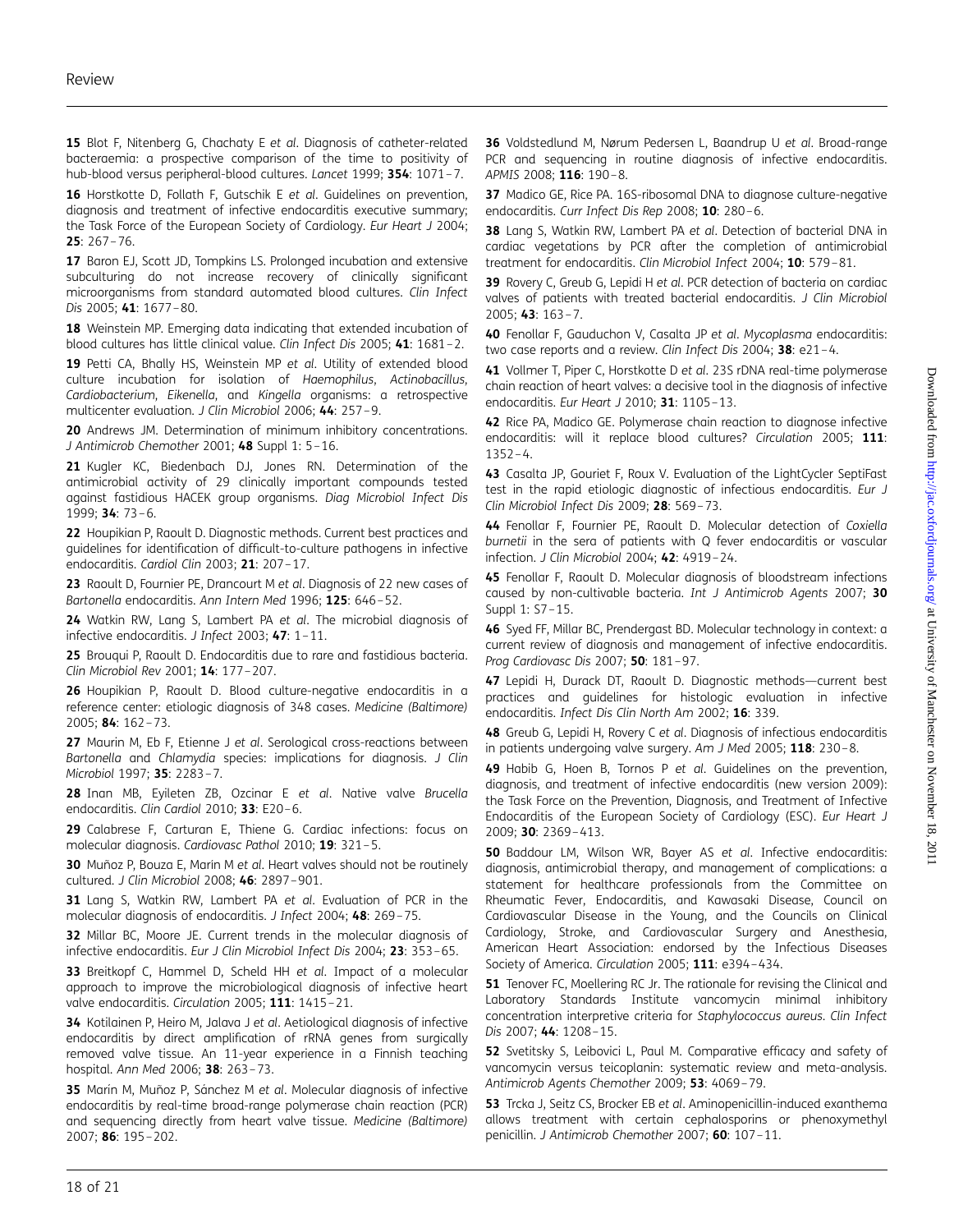<span id="page-18-0"></span>54 Francioli PB, Stamboulian D. Outpatient treatment of infective endocarditis. Clin Microbiol Infect 1998; 4 Suppl 3: S47–55.

55 Stamboulian D, Bonvehi P, Arevalo C et al. Antibiotic management of outpatients with endocarditis due to penicillin-susceptible streptococci. Reviews Infect Dis 1991; 13 Suppl 2: 160-3.

56 Francioli P, Etienne J, Hoigne R et al. Treatment of streptococcal endocarditis with a single daily dose of ceftriaxone sodium for 4 weeks. Efficacy and outpatient treatment feasibility. JAMA 1992; 267: 264–7.

57 Venditti M, Gelfusa V, Serra P et al. 4-Week treatment of streptococcal native valve endocarditis with high-dose teicoplanin. Antimicrob Agents Chemother 1992; 36: 723–6.

58 Chu VH, Cabell CH, Benjamin DK et al. Early predicators of in-hospital death in infective endocarditis. Circulation 2004; 109: 1745–9.

59 Cosgrove SE, Vigliani GA, Fowler VG Jr et al. Initial low-dose gentamicin for Staphylococcus aureus bacteraemia and endocarditis is nephrotoxic. Clin Infect Dis 2009; 48: 713–21.

60 Riedel DJ, Weekes E, Forrest GN. Addition of rifampicin to standard therapy for treatment of native valve endocarditis caused by Staphylococcus aureus. Antimicrob Agents Chemother 2008; 52: 2462–7.

61 Bayer AS, Lam K. Efficacy of vancomycin plus rifampicin in experimental aortic-valve endocarditis due to methicillin-resistant Staphylococcus aureus: in vitro–in vivo correlations. J Infect Dis 1985; 151: 157–65.

62 Levine DP, Fromm BS, Reddy BR. Slow response to vancomycin or vancomycin plus rifampicin in methicillin-resistant Staphylococcus aureus endocarditis. Ann Int Med 1991; 115: 674–80.

63 Fowler VG, Boucher HD, Corey GR. Daptomycin versus standard therapy for bacteraemia and endocarditis caused by Staphylococcus aureus. N Engl J Med 2006; 355: 653-65.

64 Cubicin (daptomycin for injection) for the treatment of Staphylococcus aureus bacteraemia including those with known or suspected infective endocarditis [http://www.fda.gov/ohrms/DOCKETS/ac/06/briefing/2006-](http://www.fda.gov/ohrms/DOCKETS/ac/06/briefing/2006-4209B1_02_01-FDA-Background.pdf) [4209B1\\_02\\_01-FDA-Background.pdf](http://www.fda.gov/ohrms/DOCKETS/ac/06/briefing/2006-4209B1_02_01-FDA-Background.pdf) (15 September 2011, date last accessed).

65 Twele L, Moyen E, Zhang K et al. Methicillin-resistant Staphylococcus aureus endocarditis and de novo development of daptomycin resistance during therapy. Can J Infect Dis Med Microbiol 2010; 21: 89 –93.

66 Cunha BA, Pherez FM. Daptomycin resistance and treatment failure following vancomycin for methicillin-resistant Staphylococcus aureus (MRSA) mitral valve acute bacterial endocarditis (ABE). Eur J Clin Microbiol Infect Dis 2009; 28: 831-3.

67 Sakoulas G, Rose W, Rybak MJ et al. Evaluation of endocarditis caused by methicillin-susceptible Staphylococcus aureus developing nanosusceptibility to daptomycin. J Clin Microbiol 2008; 46: 220–4.

68 Kirby A, Mohandas K, Broughton C et al. In vivo development of heterogenous glycopeptide-intermediate Staphylococcus aureus (hGISA), GISA and daptomycin resistance in a patient with meticillin-resistant S. aureus endocarditis. J Med Microbiol 2009; 58: 376–80.

69 Tenover FC, Sinner SW, Segal RE et al. Characterisation of a Staphylococcus aureus strain with progressive loss of susceptibility to vancomycin and daptomycin during therapy. Int J Antimicrob Agents 2009; 33: 564–8.

70 Hirschwerk D, Ginocchio CC, Bythrow M et al. Diminished susceptibility to daptomycin accompanied by clinical failure in a patient with methicillin-resistant Staphylococcus aureus bacteraemia. Infect Control Hosp Epidemiol 2006; 27: 315–7.

71 Murthy M, Olson ME, Wickert RW et al. Daptomycin non-susceptible methicillin-resistant Staphylococcus aureus USA 300 isolate. J Med Microbiol 2008; 57: 1036–8.

72 Sharma M, Riederer K, Chase P et al. High rate of decreasing daptomycin susceptibility during the treatment of persistent Staphylococcus aureus bacteraemia. Eur J Clin Microbiol Infect Dis 2008;  $27:433-7.$ 

73 Sandoe J, Baig W. Daptomycin use for endocardial infection in Leeds, UK. In: Abstracts Infection 2009. Birmingham, UK.

74 Falagas ME, Matthaiou DK, Bliziotis IA. The role of aminoglycosides in combination with a  $\beta$ -lactam for the treatment of bacterial endocarditis: a meta-analysis of comparative trials. J Antimicrob Chemother 2006; 57: 639–47.

75 Buchholtz K, Larsen CT, Hassager C et al. Severity of gentamicin's nephrotoxic effect on patients with infective endocarditis: a prospective observational cohort study of 373 patients. Clin Infect Dis 2009; 48: 65–71.

76 Brown DF, Hope R, Livermore DM et al. Non-susceptibility trends among enterococci and non-pneumococcal streptococci from bacteraemias in the UK and Ireland, 2001 –06. J Antimicrob Chemother 2008; 62 Suppl 2: ii75 –85.

77 Levy CS, Kogulan P, Gill VJ et al. Endocarditis caused by penicillin-resistant viridans streptococci: 2 cases and controversies in therapy. Clin Infect Dis 2001; 33: 577-9.

78 Knoll B, Tleyjeh IM, Steckelberg JM et al. Infective endocarditis due to penicillin-resistant viridans group streptococci. Clin Infect Dis 2007; 44: 1585–92.

79 Zheng X, Freeman AF, Villafranca J et al. Antimicrobial susceptibilities of invasive pediatric Abiotrophia and Granulicatella isolates. J Clin Microbiol 2004; 42: 4323–6.

80 Senn L, Entenza JM, Greub G et al. Bloodstream and endovascular infections due to Abiotrophia defectiva and Granulicatella species. BMC Infect Dis 2006; 6: 9.

81 Lin CH, Hsu RB. Infective endocarditis caused by nutritionally variant streptococci. Am J Med Sci 2007; 334: 235-9.

82 Weinstein MP, Klugman KP, Jones RN. Rationale for revised penicillin susceptibility breakpoints versus Streptococcus pneumoniae: coping with antimicrobial susceptibility in an era of resistance. Clin Infect Dis 2009; 48: 1596–600.

83 Martinez E, Miro JM, Almirante B et al. Effect of penicillin resistance of Streptococcus pneumoniae on the presentation, prognosis, and treatment of pneumococcal endocarditis in adults. Clin Infect Dis 2002; 35: 130–9.

84 Martinez F, Martin-Luengo F, Garcia A et al. Treatment with various antibiotics of experimental endocarditis caused by penicillin-resistant Streptococcus sanguis. Eur Heart J 1995; 16: 687-91.

85 Hsu RB, Lin FY. Effect of penicillin resistance on presentation and outcome of nonenterococcal streptococcal infective endocarditis. Cardiology 2006; **105**: 234-9.

86 Levitz RE. Prosthetic-valve endocarditis caused by penicillin-resistant Streptococcus mitis. N Engl J Med 1999; 340: 1843-4.

87 McDonald JR, Olaison L, Anderson DJ et al. Enterococcal endocarditis: 107 cases from the international collaboration on endocarditis merged database. Am J Med 2005; 118: 759-66.

88 Olaison L, Schadewitz K. Enterococcal endocarditis in Sweden, 1995-1999: can shorter therapy with aminoglycosides be used? Clin Infect Dis 2002; 34: 159–66.

89 Jayaprakash K, Abdul Khadar S, Thoams JK et al. An amazing dance across the aortic valve. Int J Cardiol 2009; 134: 70–2.

90 Gavalda J, Len O, Miro JM et al. Brief communication: treatment of Enterococcus faecalis endocarditis with ampicillin plus ceftriaxone. Ann Intern Med 2007; 146: 574-9.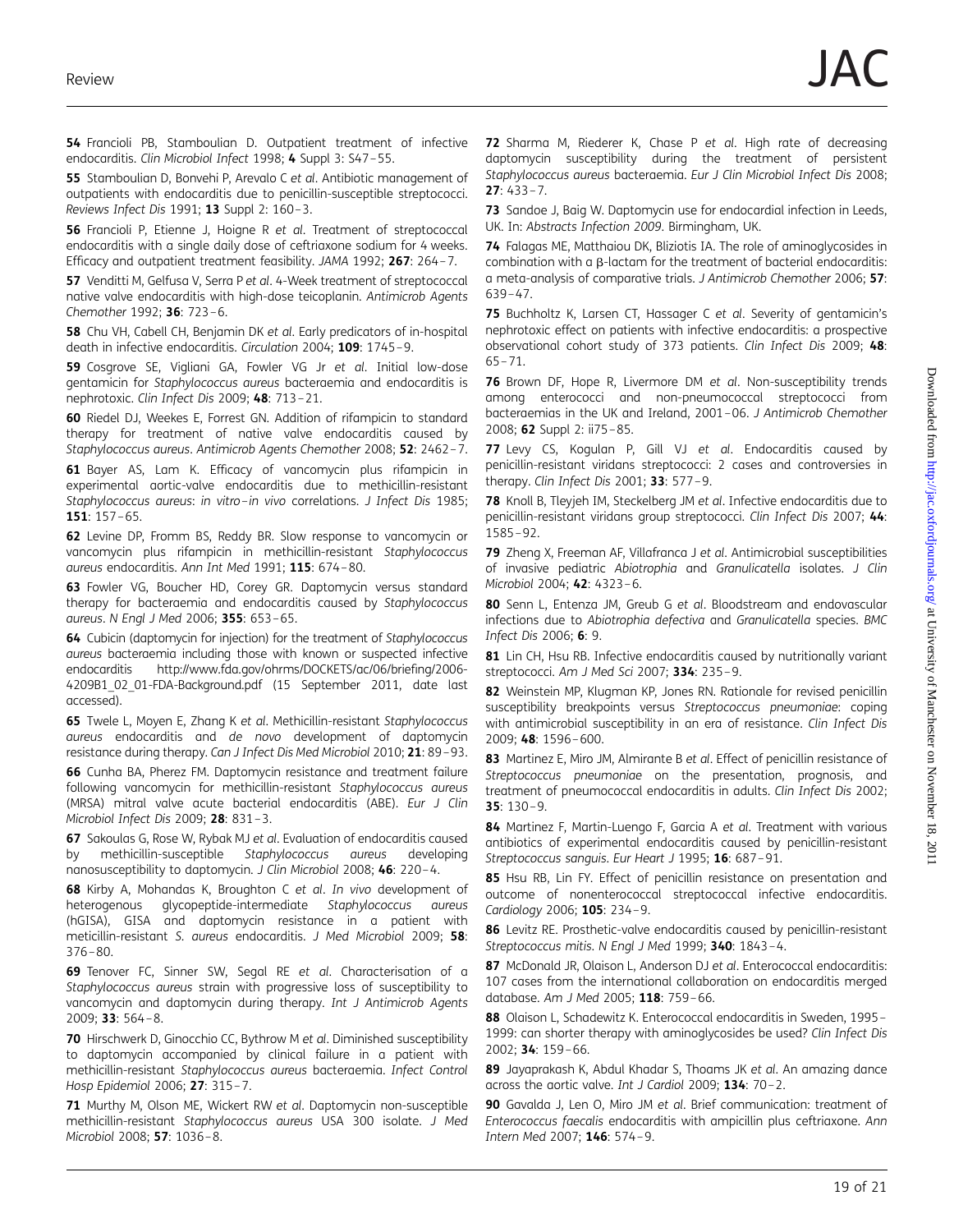<span id="page-19-0"></span>91 Tascini C, Dona R, Leonildi A et al. Efficacy of the combination ampicillin plus ceftriaxone in the treatment of a case of enterococcal endocarditis due to Enterococcus faecalis highly resistant to gentamicin: efficacy of the 'ex vivo' synergism method. J Antimicrob Chemother 2004; 16: 400–3.

92 Singh A. Ampicillin plus ceftriaxone for high-level aminoglycoside-resistant Enterococcus faecalis endocarditis—author reply. Ann Int Med 2008; 148: 243.

93 Wareham DW, Abbas H, Karher AM et al. Treatment of prosthetic valve infective endocarditis due to multi-resistant Gram-positive bacteria with linezolid. J Infect 2006; 52: 300–4.

94 Archuleta S, Murphy B, Keller MJ. Successful treatment of vancomycin-resistant Enterococcus faecium endocarditis with linezolid in a renal transplant recipient with human immunodeficiency virus infection. Transpl Infect Dis 2004; 6: 117–9.

95 Berdal JE, Eskesen A. Short-term success, but long-term treatment failure with linezolid for enterococcal endocarditis. Scand J Infect 2008;  $40.765 - 6$ 

96 Tsigrelis C, Singh KV, Coutinho TD et al. Vancomycin-resistant Enterococcus faecalis endocarditis linezolid failure and strain characterisation of virulence factors. J Clin Microbiol 2007; 45: 631-5.

97 Cunha BA, Mickonil N, Eisenstein L. E. faecalis vancomycin-sensitive enterococcal bacteraemia unresponsive to a vancomycin-tolerant strain successfully treated with high-dose daptomycin. Heart Lung 2007; 36: 456–61.

98 Akins RL, Haase MR, Levy EN. Pharmacokinetics of daptomycin in a critically ill adolescent with vancomycin-resistant enterococcal endocarditis. Pharmacotherapy 2006; 26: 694–8.

99 Schwartz BS, Ngo PD, Guglielmo BJ. Daptomycin treatment failure for vancomycin-resistant Enterococcus faecium infective endocarditis: impact of protein binding? Ann Pharmacother 2008; 42: 289–90.

100 Segreti JA, Crank CW, Finney MS. Daptomycin for the treatment of Gram-positive bacteraemia and infective endocarditis: a retrospective case series of 31 patients. Pharmacotherapy 2006; 26: 347–52.

101 Levine DP, Lamp KC. Daptomycin in the treatment of patients with infective endocarditis: experience from a registry. Am J Med 2007; 120: 528–33.

102 Hidron AI, Schuetz AN, Nolte FS et al. Daptomycin resistance in Enterococcus faecalis prosthetic valve endocarditis. J Antimicrob Chemother 2008; 61: 1394 –6.

103 Patel R, Rouse MS, Piper KE et al. Linezolid treatment of vancomycin-resistant Enterococcus faecium experimental endocarditis. Antimicrob Agents Chemother 2001; 45: 621–3.

104 Vouillamoz J, Moreillon P, Giddey M et al. Efficacy of daptomycin in the treatment of experimental endocarditis due to susceptible and multidrug resistant enterococci. J Antimicrob Chemother 2006; 58: 1208–14.

105 Cabell CH, Abrutyn E. Progress toward a global understanding of infective endocarditis. Early lessons from the International Collaboration on Endocarditis investigation. Infect Dis Clin North Am 2002; 16: 255–72.

106 Das M, Badley AD, Cockerill FR et al. Infective endocarditis caused by HACEK microorganisms. Am Rev Med 1997; 48: 25–33.

107 Raoult D, Houpikian P, Tissot DH et al. Treatment of Q fever endocarditis: comparison of 2 regimens containing doxycycline and ofloxacin or hydroxychloroquine. Arch Int Med 1999; 159: 167–73.

108 Palmer SR, Young SE. Q-fever endocarditis in England and Wales, 1975–81. Lancet 1982; 2: 1448 –9.

109 Connolly JH, Coyle PV, Adget AA et al. Clinical Q fever in Northern Ireland 1962 –1989. Ulster Med J 1990; 59: 137–44.

110 Brouqui P, Dupont HT, Drancourt M et al. Chronic Q fever. Ninety-two cases from France, including 27 cases without endocarditis. Arch Int Med 1993; 153: 642–8.

111 Raoult D, Marrie TJ, Mege JL. Natural history and pathophysiology of Q fever. Lancet Infect Dis 2005; 5: 219–26.

112 Siegman-Igra Y, Kaufman O, Keysary A et al. Q fever endocarditis in Israel and a worldwide review. Scand J Infect Dis 1997; 29: 41–9.

113 Fenollar F, Thuny F, Xeridat B et al. Endocarditis after acute Q fever in patients with previously undiagnosed valvulopathies. Clin Infect Dis 2006; 42: 818–21.

114 Raoult D. Tissot-Dupont H. Foucault C et al. Q fever 1985-1998. Clinical and epidemiologic features of 1,383 infections. Medicine 2000; 79: 109–23.

115 Lecaillet A, Mallet MN, Raoult D et al. Therapeutic impact of the correlation of doxycycline serum concentrations and the decline of phase I antibodies in Q fever endocarditis. J Antimicrob Chemother 2009; 63: 771–4.

116 Rolain JM, Boulos A, Mallet M-N et al. Correlation between ratio of serum doxycycline concentration to MIC and rapid decline of antibody levels during treatment of Q fever endocarditis. Antimicrob Agents Chemother 2005; 49: 2673 –6.

117 Rolain JM, Brouqui P, Koehler JE et al. Recommendations for treatment of human infections caused by Bartonella species. Antimicrob Agents Chemother 2004; 48: 1921-33.

118 Raoult D, Fournier PE, Vandenesch F et al. Outcome and treatment of Bartonella endocarditis. Arch Int Med 2003; 163: 226-30.

119 Maurin M, Birtles R, Raoult D. Current knowledge of Bartonella species. Eur J Clin Microbiol Infect Dis 1997; 16: 487-506.

120 Drancourt M, Mainardi JL, Brouqui P et al. Bartonella (Rochalimaea) quintana endocarditis in three homeless men. N Engl J Med 1995; 332: 419–23.

121 Breathnach AS, Hoare JM, Eykyn SJ. Culture-negative endocarditis: contribution of Bartonella infections. Heart 1997; 77: 474–6.

122 Fournier PE, Lelievre H, Eykyn SJ. Epidemiologic and clinical characteristics of Bartonella quintana and Bartonella henselae endocarditis: a study of 48 patients. Medicine 2001; 80: 245-51.

123 Pendle S, Ginn A, Iredell J, Antimicrobial susceptibility of Bartonella henselae using Etest methodology. J Antimicrob Chemother 2005; 57: 761–3.

124 Reyes MP, Reyes KC. Gram-negative endocarditis. Curr Infect Dis Rep 2008; 10: 267–74.

125 Falcone M, Barzaghi N, Carosi G et al. Italian Study on Endocarditis. Candida infective endocarditis: report of 15 cases from a prospective multicenter study. Medicine 2009; 88: 160–8.

126 Ellis ME, Al-Abdely H, Sandridge A et al. Fungal endocarditis: evidence in the world literature, 1965-1995. Clin Infect Dis 2001; 32: 50–62.

127 McCormack J, Pollard J. Aspergillus endocarditis 2003-2009. Med Mycol 2011; 49 Suppl 1: S30–4.

128 Jensen J, Guinea J, Torres-Narbona M et al. Post-surgical invasive aspergillosis: an uncommon and under-appreciated entity. J Infect 2010; 60: 162–7.

129 Levy I, Shalit I, Birk E et al. Candida endocarditis in neonates: report of five cases and review of the literature. Mycoses 2006; 49: 43-8.

130 Baddley JW, Benjamin DK Jr, Patel M et al. International Collaboration on Endocarditis-Prospective Cohort Study Group (ICE-PCS). Candida infective endocarditis. Eur J Clin Microbiol Infect Dis 2008; 27: 519–29.